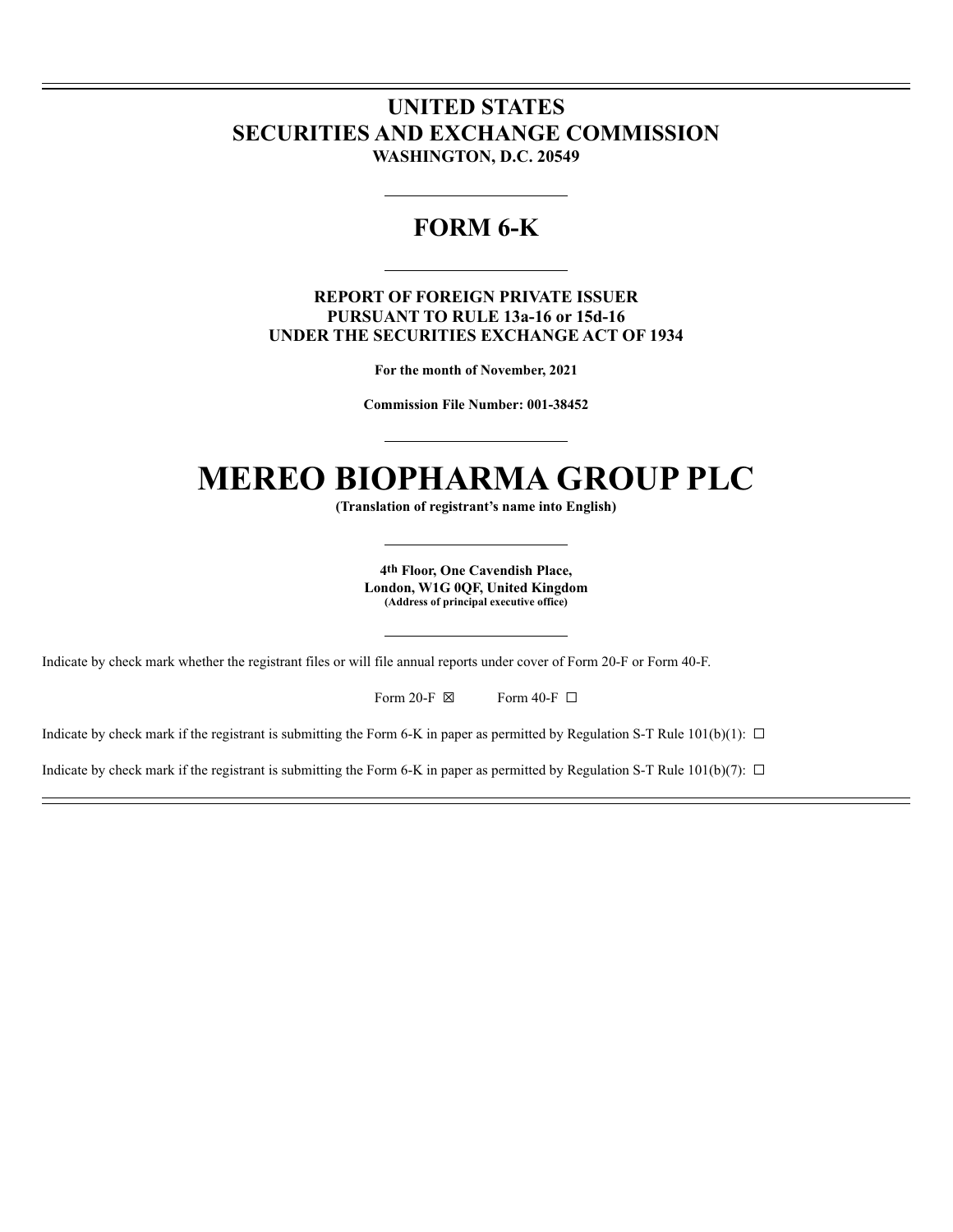# **INCORPORATION BY REFERENCE**

Exhibits 99.1 and 99.2 to this Report on Form 6-K shall be deemed to be incorporated by reference into the registration statements on Form F-3 (Registration Numbers 333-239708 and 333-258495) and Form S-8 (Registration Numbers 333-231636, 333-236498 and 333-252147) of Mereo BioPharma Group plc and to be a part thereof from the date on which this report is filed, to the extent not superseded by documents or reports subsequently filed or furnished.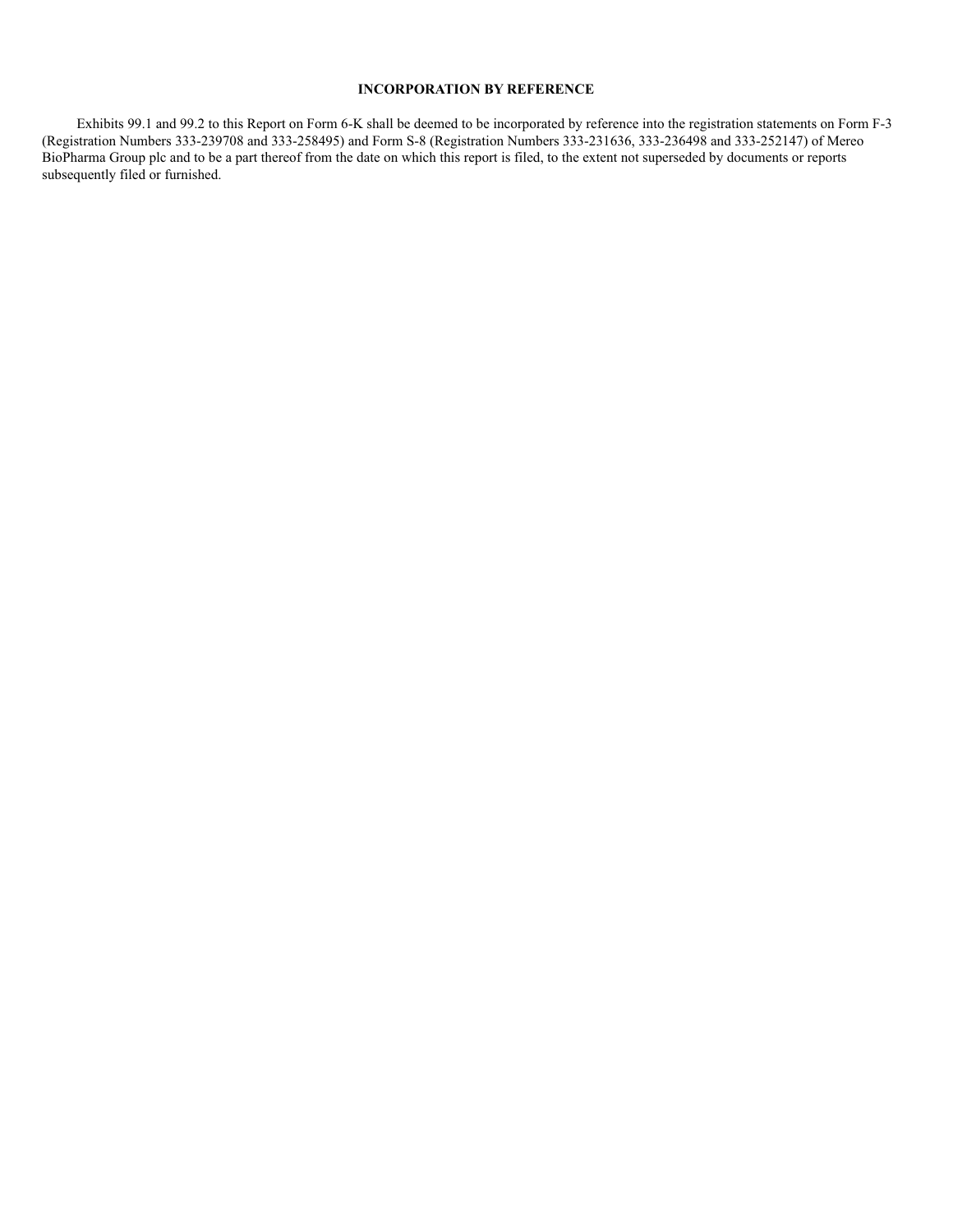# **SIGNATURES**

Pursuant to the requirements of the Securities Exchange Act of 1934, the registrant has duly caused this report to be signed on its behalf by the undersigned, thereunto duly authorized.

Date: November 2, 2021

# **MEREO BIOPHARMA GROUP PLC**

By: /s/ Christine Fox Name: Christine Fox Title: Chief Financial Officer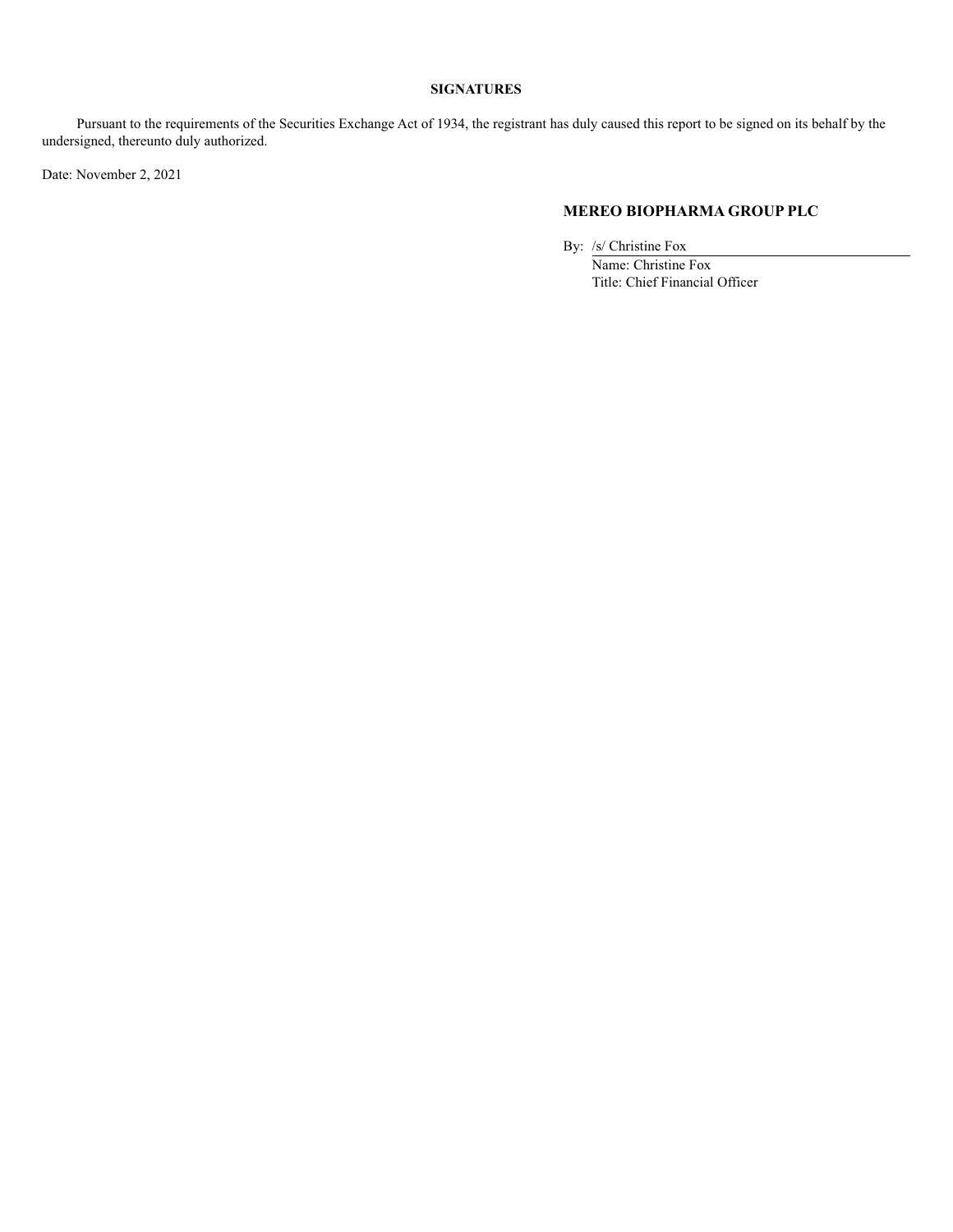# **Exhibit Index**

| Exhibit | <b>Description of Exhibit</b>                                                                                           |
|---------|-------------------------------------------------------------------------------------------------------------------------|
| 99.1    | Mereo BioPharma Group plc Unaudited Condensed Consolidated Financial Statements as of June 30, 2021.                    |
| 99.2    | <u>Mereo BioPharma Group plc Management's Discussion and Analysis of Financial Condition and Results of Operations.</u> |
| 101.INS | <b>XBRL</b> Instance Document.                                                                                          |
| 101.SCH | XBRL Taxonomy Extension Schema Document.                                                                                |
| 101.CAL | XBRL Taxonomy Extension Calculation Linkbase Document.                                                                  |
| 101.DEF | XBRL Taxonomy Extension Definition Linkbase Document.                                                                   |
| 101.LAB | XBRL Taxonomy Extension Labels Linkbase Document.                                                                       |
| 101.PRE | XBRL Taxonomy Extension Presentation Linkbase Document.                                                                 |
|         |                                                                                                                         |

104 Cover Page Interactive Data File (embedded within the inline XBRL document).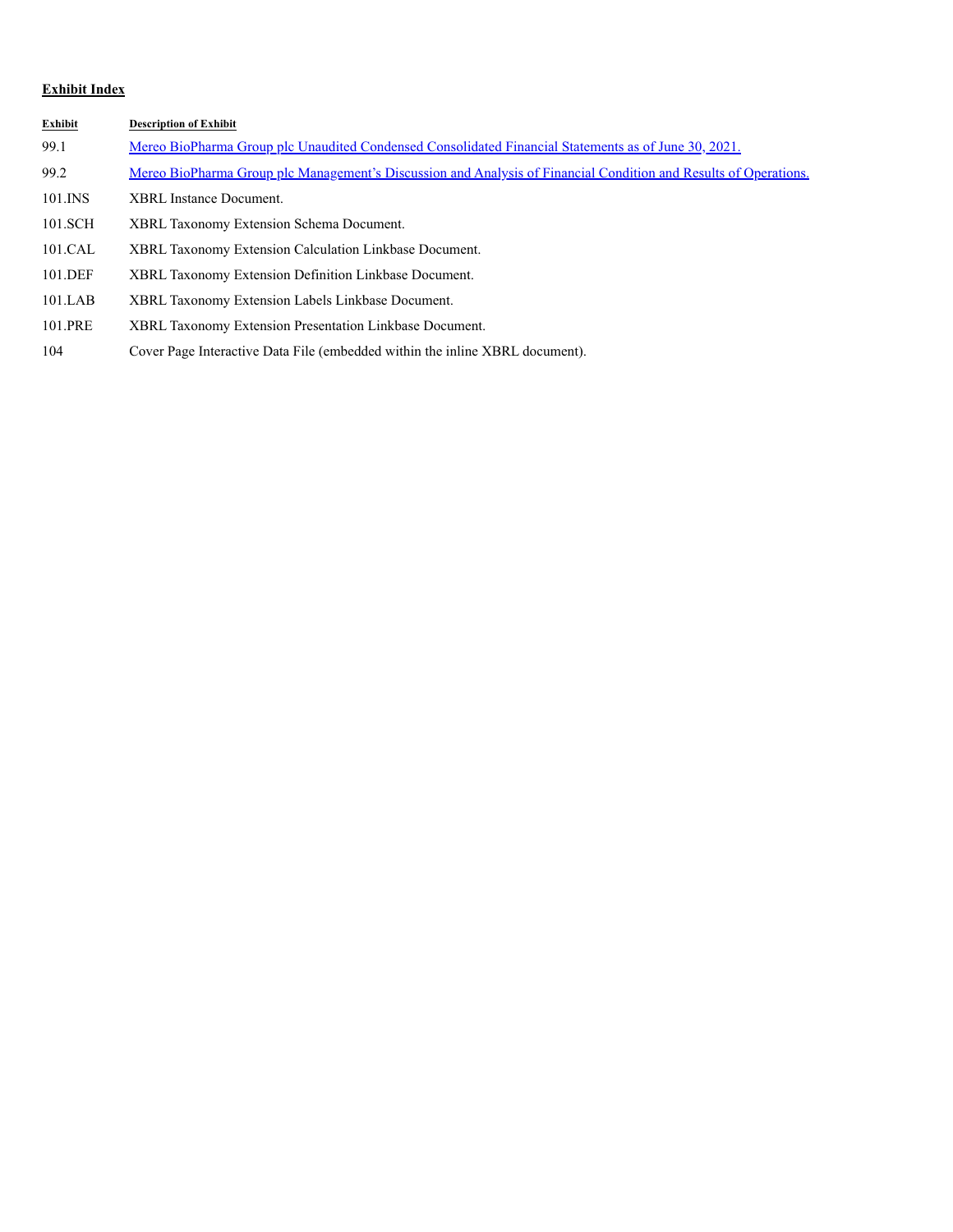# **Condensed Consolidated Statement of Comprehensive Income**

(unaudited)

|                                                                                                | <b>Notes</b>             | <b>Six months ended</b><br>June 30, 2021<br>£'000 | <b>Six months ended</b><br>June 30, 2020<br>£'000 |
|------------------------------------------------------------------------------------------------|--------------------------|---------------------------------------------------|---------------------------------------------------|
| Revenue                                                                                        | $\overline{\mathcal{E}}$ | 36,464                                            |                                                   |
| Cost of revenue                                                                                |                          | (18, 137)                                         |                                                   |
| Research and development expenses                                                              |                          | (9,858)                                           | (8, 479)                                          |
| Administrative expenses                                                                        |                          | (8,673)                                           | (8,212)                                           |
| <b>Operating loss</b>                                                                          |                          | (204)                                             | (16,691)                                          |
| Finance income                                                                                 |                          |                                                   | 39                                                |
| Finance costs                                                                                  | 4                        | (1,987)                                           | (2,924)                                           |
| Changes in the fair value of financial instruments                                             | 4                        | 14,363                                            | (94, 704)                                         |
| Loss on disposal of intangible assets                                                          |                          |                                                   | (11,302)                                          |
| Net foreign exchange loss                                                                      |                          | (1,269)                                           | (519)                                             |
| Profit/(loss) before tax                                                                       |                          | 10,904                                            | (126, 101)                                        |
| Taxation                                                                                       |                          | 1,184                                             | 1,482                                             |
| Profit/(loss) for the period, attributable to equity holders of the parent                     |                          | 12,088                                            | (124, 619)                                        |
| Basic profit/(loss) per share for the period (in $\pounds$ )                                   | 5                        | 0.02                                              | (1.05)                                            |
| Diluted loss per share for the period (in $\pounds$ )                                          | 5                        | 0.00                                              | (1.05)                                            |
| Fair value changes on investments held at fair value through OCI                               |                          |                                                   |                                                   |
| Currency translation of foreign operations                                                     |                          | (26)                                              | 1,324                                             |
| Total comprehensive profit/(loss) for the period, attributable to equity holders of the parent |                          | 12,062                                            | (123, 292)                                        |

*The accompanying notes form an integral part of these unaudited condensed consolidated financial statements.*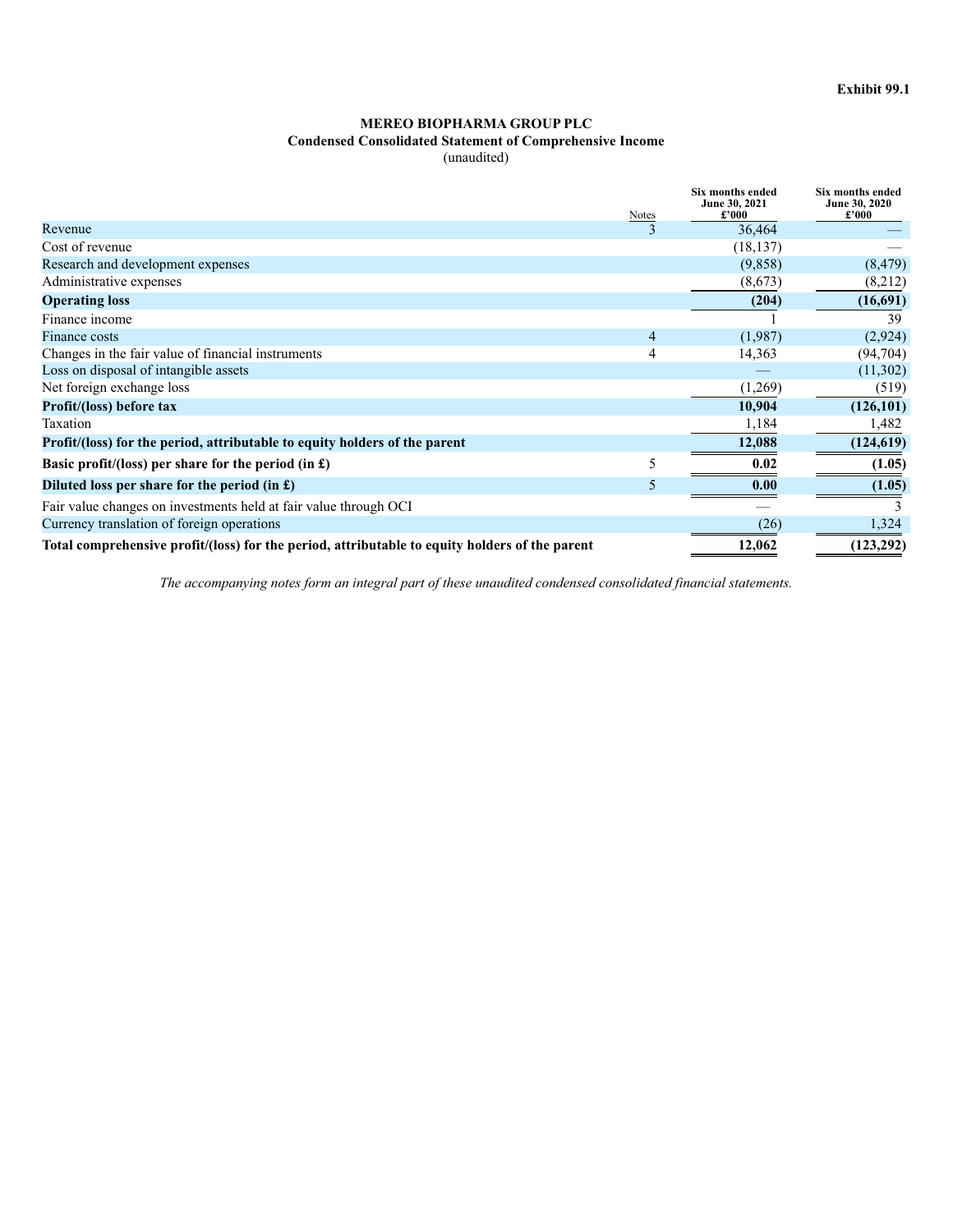## **Condensed Consolidated Balance Sheet**

(unaudited)

|                                       | Notes          | June 30, 2021<br>£'000 | December 31, 2020<br>£'000 |
|---------------------------------------|----------------|------------------------|----------------------------|
| <b>Assets</b>                         |                |                        |                            |
| <b>Non-current assets</b>             |                |                        |                            |
| Property, plant and equipment         | 6              | 2,390                  | 1,573                      |
| Intangible assets                     | 7              | 22,192                 | 31,648                     |
|                                       |                | 24,582                 | 33,221                     |
| <b>Current assets</b>                 |                |                        |                            |
| Prepayments                           |                | 4,420                  | 1,619                      |
| R&D tax credits                       |                | 4,004                  | 2,818                      |
| Other taxes receivable                |                | 788                    | 804                        |
| Other receivables                     |                | 1,030                  | 1,016                      |
| Cash and short-term deposits          |                | 110,093                | 23,469                     |
|                                       |                | 120,335                | 29,726                     |
| <b>Total assets</b>                   |                | 144,917                | 62,947                     |
| <b>Equity and liabilities</b>         |                |                        |                            |
| <b>Non-current liabilities</b>        |                |                        |                            |
| Provisions                            | $\mathbf{9}$   | 392                    | 1,216                      |
| Interest-bearing loans and borrowings |                | 17,933                 | 16,142                     |
| Other liabilities                     |                | 78                     | 62                         |
| Warrant liability                     | 10             | 34,011                 | 50,775                     |
| Lease liability                       |                | 1,950                  | 1,158                      |
|                                       |                | 54,364                 | 69,353                     |
| <b>Current liabilities</b>            |                |                        |                            |
| Trade and other payables              |                | 2,187                  | 3,333                      |
| Accruals                              |                | 4,206                  | 4,178                      |
| Provisions                            | 9              | 1,256                  | 418                        |
| Lease liability                       |                | 724                    | 636                        |
| Other liabilities                     | $\overline{3}$ | 1,499                  |                            |
|                                       |                | 9,872                  | 8,565                      |
| <b>Total liabilities</b>              |                | 64,236                 | 77,918                     |
| Net assets/(liabilities)              |                | 80,681                 | (14, 971)                  |
| <b>Equity</b>                         |                |                        |                            |
| Issued capital                        | 8              | 1,634                  | 1,017                      |
| Share premium                         | $\,$ $\,$      | 240,552                | 161,785                    |
| Other capital reserves                | $\overline{8}$ | 130,026                | 128,374                    |
| Other reserves                        |                | 7,401                  | 5,001                      |
| <b>Employee Benefit Trust</b>         |                | (1, 151)               | (1,305)                    |
| <b>Accumulated losses</b>             |                | (297, 605)             | (309, 693)                 |
| Translation reserve                   |                | (176)                  | (150)                      |
| <b>Total equity</b>                   |                | 80,681                 | (14, 971)                  |

*The accompanying notes form an integral part of these unaudited condensed consolidated financial statements.*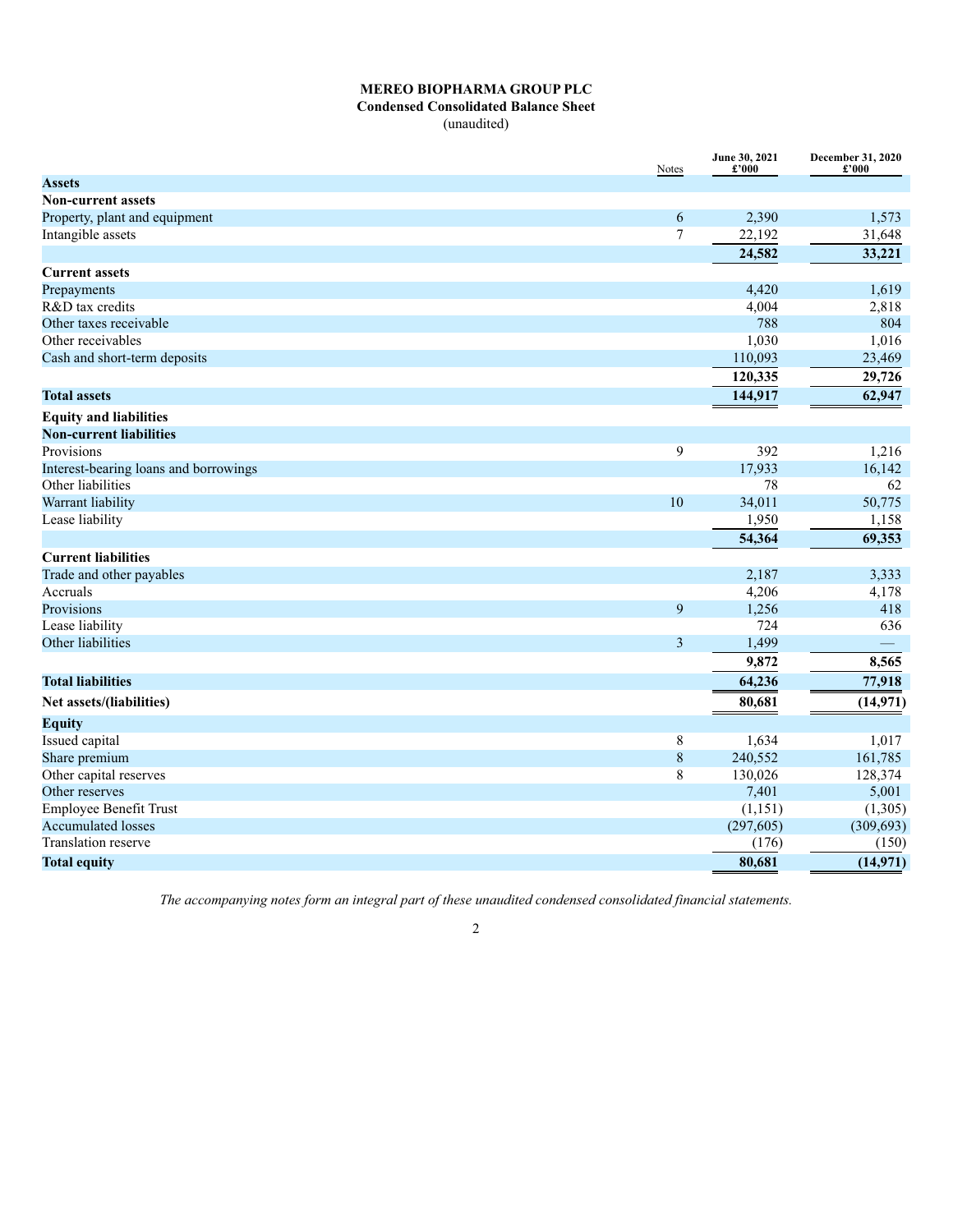# **Condensed Consolidated Statement of Cash Flows**

(unaudited)

|                                                                                                | <b>Notes</b> | Six months ended<br>June 30, 2021<br>£'000 | Six months ended<br><b>June 30, 2020</b><br>£'000 |
|------------------------------------------------------------------------------------------------|--------------|--------------------------------------------|---------------------------------------------------|
| <b>Operating activities</b>                                                                    |              |                                            |                                                   |
| Profit/(loss) before tax                                                                       |              | 10,904                                     | (126, 101)                                        |
| Adjustments to reconcile profit/(loss) before tax to net cash flows from operating activities: |              |                                            |                                                   |
| - Depreciation and impairment of property, plant and equipment                                 | 6            | 260                                        | 1,018                                             |
| - Share-based payment expense                                                                  |              | 1.760                                      | 911                                               |
| - Net foreign exchange loss                                                                    |              | 1,269                                      | 519                                               |
| - Increase in provisions and other liabilities                                                 |              | 1,513                                      | 38                                                |
| - Finance income                                                                               |              | (1)                                        | (39)                                              |
| - Finance costs                                                                                |              | 1,915                                      | 2,813                                             |
| - Loss on disposal of intangible assets                                                        |              |                                            | 11,302                                            |
| - Transaction costs relating to PIPE                                                           |              |                                            | 1,349                                             |
| - Gain on disposal of fixed assets                                                             |              | $\overline{\phantom{a}}$                   | (53)                                              |
| - Fair value remeasurement on warrants                                                         | 10           | (14, 363)                                  | 94,704                                            |
| - Disposal of intangible asset                                                                 | 7            | 9,457                                      |                                                   |
| Working capital adjustments:                                                                   |              |                                            |                                                   |
| - (Increase)/decrease in trade and other receivables                                           |              | (1,675)                                    | (553)                                             |
| - Increase/(decrease) in trade and other payables                                              |              | (1, 137)                                   | (3,329)                                           |
| - Tax credits received                                                                         |              |                                            | 6,263                                             |
| Net cash flows from/(used in) operating activities                                             |              | 9.902                                      | (11, 158)                                         |
| <b>Investing activities</b>                                                                    |              |                                            |                                                   |
| Proceeds from sale of property, plant and equipment                                            |              |                                            | 59                                                |
| Sale of intangible assets (net of transaction costs)                                           |              |                                            | 1,965                                             |
| Acquisition of subsidiary                                                                      |              |                                            | (354)                                             |
| Interest earned                                                                                |              |                                            | 39                                                |
| Net cash flows received from investing activities                                              |              | $\mathbf{1}$                               | 1,709                                             |
| <b>Financing activities</b>                                                                    |              |                                            |                                                   |
| Proceeds from issue of ordinary shares                                                         | 8            | 78,532                                     | 20,136                                            |
| Transaction costs on issue of shares                                                           |              | (234)                                      | (1,307)                                           |
| Proceeds from issue of convertible loan                                                        |              |                                            | 44,375                                            |
| Transaction costs issue of convertible loan                                                    |              |                                            | (3,598)                                           |
| Capital repayment of bank loan                                                                 |              | $\overline{\phantom{0}}$                   | (8,011)                                           |
| Interest paid on bank loan                                                                     |              | $\overline{\phantom{0}}$                   | (581)                                             |
| Payment of lease liabilities                                                                   |              | (290)                                      | (1,461)                                           |
| Net cash generated from financing activities                                                   |              | 78,008                                     | 49,553                                            |
| Net increase in cash and cash equivalents                                                      |              | 87,911                                     | 40,104                                            |
| Cash and cash equivalents at the beginning of the period                                       |              | 23,469                                     | 16,347                                            |
| Effect of exchange rate changes on cash and cash equivalents                                   |              | (1,287)                                    | 370                                               |
| Cash and cash equivalents at the end of the period                                             |              | 110,093                                    | 56,821                                            |

*The accompanying notes form an integral part of these unaudited condensed consolidated financial statements.*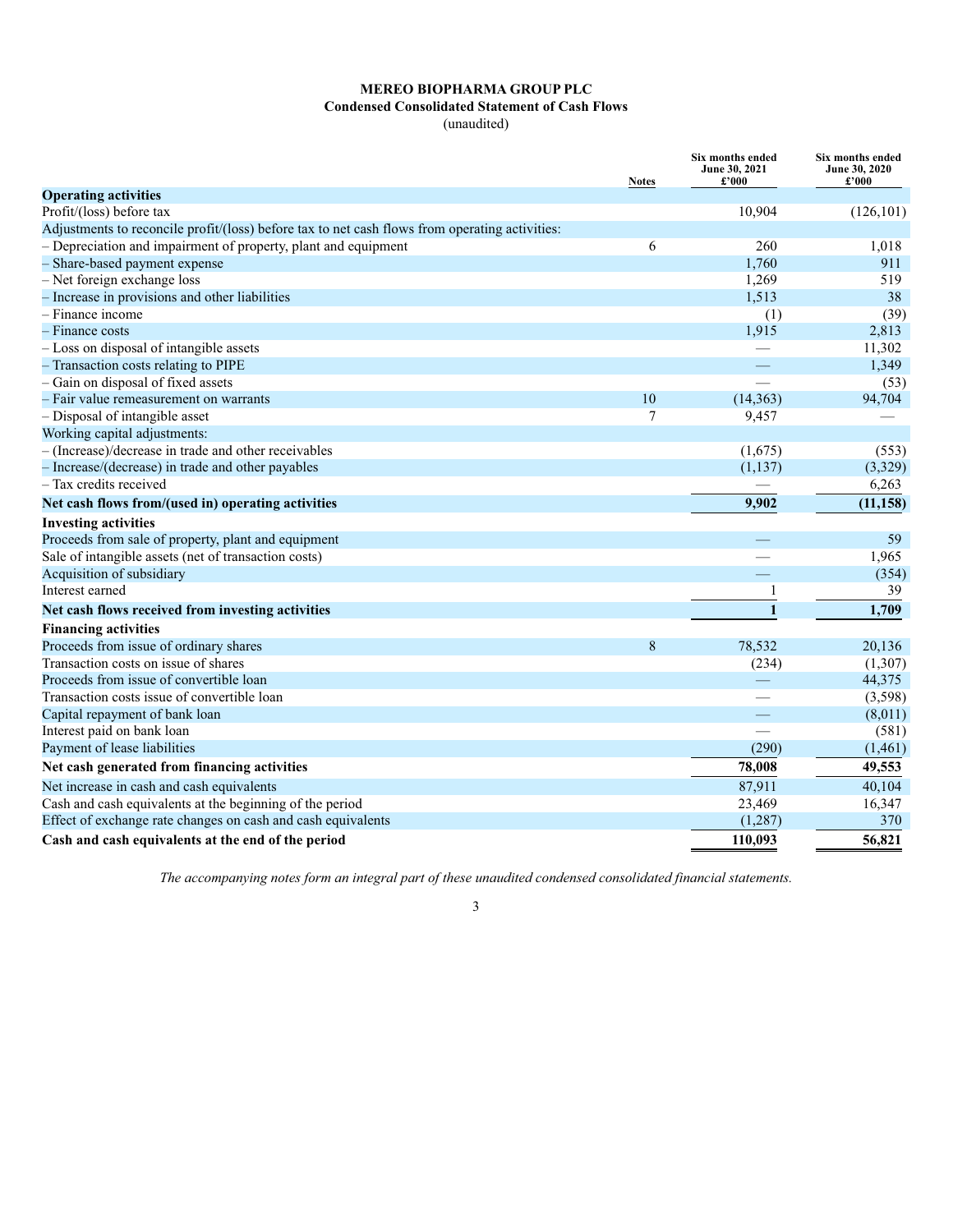# **Condensed Consolidated Statement of Changes in Equity**

(unaudited)

|                                   | <b>Issued</b><br>capital<br>£'000 | <b>Share</b><br>premium<br>£'000 | Other<br>capital<br>reserves<br>$\pmb{\pounds}^{\,\prime}000$ | Other<br>reserves<br>£'000 | <b>Employee</b><br><b>Benefit</b><br>Trust<br>£'000 | Accumulated<br>losses<br>£'000 | Translation<br>reserve<br>$\pounds 000$ | <b>Total equity</b><br>$\pounds 000$ |
|-----------------------------------|-----------------------------------|----------------------------------|---------------------------------------------------------------|----------------------------|-----------------------------------------------------|--------------------------------|-----------------------------------------|--------------------------------------|
| <b>At December 31, 2020</b>       | 1,017                             | 161,785                          | 128,374                                                       | 5,001                      | (1,305)                                             | (309, 693)                     | (150)                                   | (14, 971)                            |
| Profit for the period             |                                   |                                  |                                                               |                            |                                                     | 12,088                         |                                         | 12,088                               |
| Other comprehensive income/(loss) |                                   |                                  |                                                               |                            |                                                     |                                | (26)                                    | (26)                                 |
| Share-based payments              |                                   |                                  | 1.760                                                         |                            |                                                     |                                | $\overline{\phantom{a}}$                | 1,760                                |
| Issuance of share capital, net    | 601                               | 78,609                           |                                                               |                            |                                                     |                                |                                         | 79.210                               |
| Exercise of share options         |                                   |                                  | (108)                                                         |                            | 154                                                 |                                |                                         | 46                                   |
| Conversion of warrants            | 16                                | 158                              |                                                               | 2,400                      |                                                     |                                |                                         | 2,574                                |
| At June 30, 2021                  | 1,634                             | 240,552                          | 130.026                                                       | 7,401                      | (1,151)                                             | (297,605)                      | (176)                                   | 80,681                               |

|                                                            | Issued<br>capital<br>£'000 | <b>Share</b><br>premium<br>£'000 | Other<br>capital<br>reserves<br>£'000 | Other<br>reserves<br>£'000 | <b>Employee</b><br>Benefit<br><b>Trust</b><br>$\pounds 000$ | Accumulated<br>losses<br>$\pounds 000$ | <b>Translation</b><br>reserve<br>£'000 | <b>Total equity</b><br>$\pounds$ '000 |
|------------------------------------------------------------|----------------------------|----------------------------------|---------------------------------------|----------------------------|-------------------------------------------------------------|----------------------------------------|----------------------------------------|---------------------------------------|
| <b>At December 31, 2019</b>                                | 294                        | 121,684                          | 59,147                                | 7,000                      | (1,305)                                                     | (146, 065)                             | (499)                                  | 40,256                                |
| Loss for the period                                        |                            |                                  |                                       |                            |                                                             | (124, 619)                             |                                        | (124, 619)                            |
| Other comprehensive income                                 |                            |                                  |                                       |                            |                                                             |                                        | 1,324                                  | 1,327                                 |
| Share-based payments                                       |                            |                                  | 911                                   |                            |                                                             |                                        |                                        | 911                                   |
| Issuance of share capital, net                             | 347                        | 18,715                           |                                       | (2,125)                    |                                                             |                                        | $\qquad \qquad$                        | 16,937                                |
| Issuance of share capital for conversion of loan notes     | 375                        | 21,386                           | 33,104                                |                            |                                                             |                                        |                                        | 54,865                                |
| Issuance of share capital for conversion of loan notes and |                            |                                  |                                       |                            |                                                             |                                        |                                        |                                       |
| warrants                                                   |                            |                                  | 1,084                                 |                            |                                                             |                                        |                                        | 1,084                                 |
| Reclassification of embedded derivative                    |                            | __                               | 33,481                                |                            |                                                             |                                        |                                        | 33,481                                |
| <b>At June 30, 2020</b>                                    | 1.016                      | 161,785                          | 127,727                               | 4,875                      | (1,305)                                                     | (270,681)                              | 825                                    | 24,242                                |

*The accompanying notes form an integral part of these unaudited condensed consolidated financial statements.*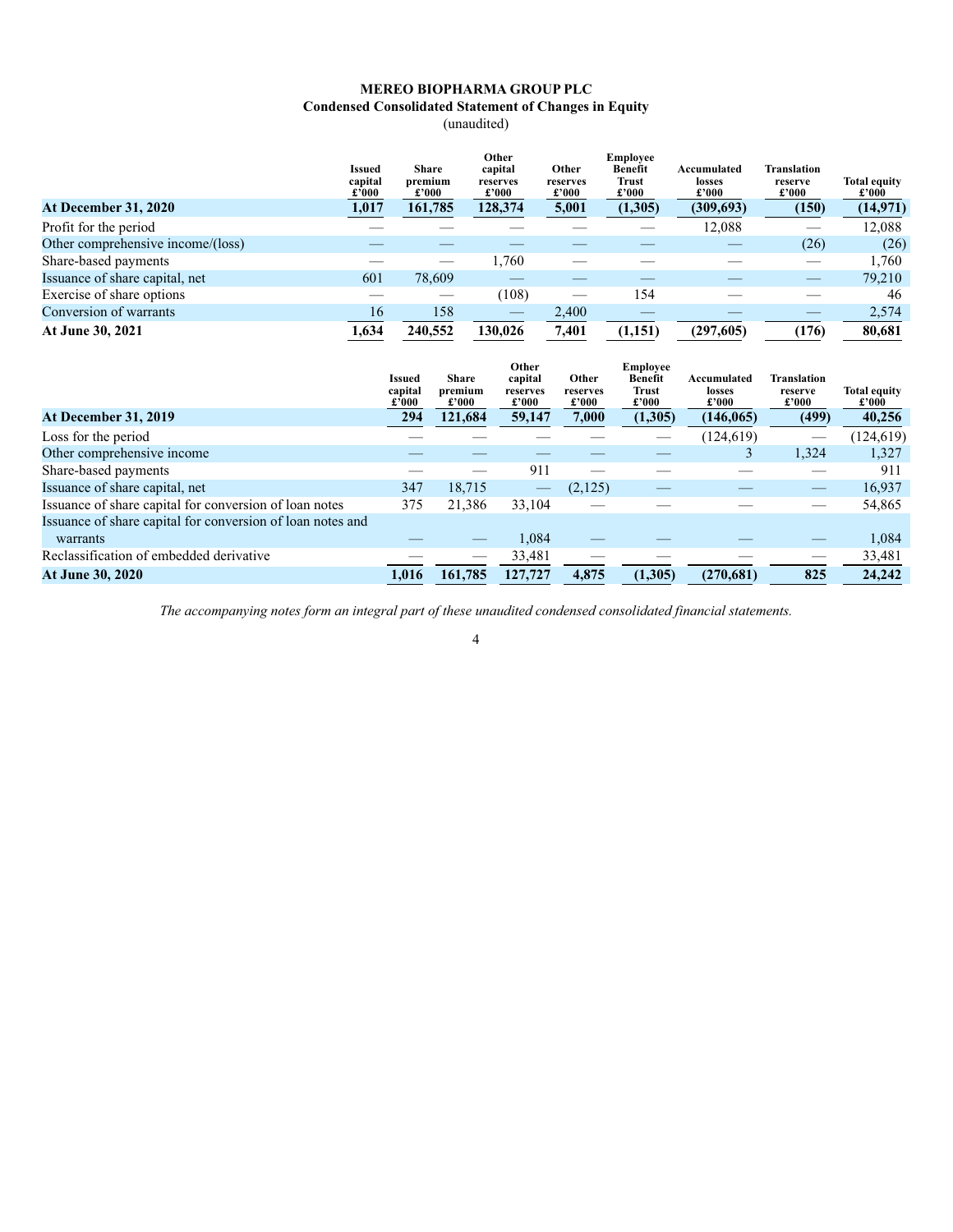#### **Notes to the Condensed Consolidated Financial Statements**

(unaudited)

#### **1. Corporate information**

Mereo BioPharma Group plc (the "Company" or "Mereo") is a clinical-stage, United Kingdom ("UK") based biopharmaceutical company focused on oncology and rare diseases.

The Company is a public limited company incorporated and domiciled in the UK, and registered in England, with shares publicly traded on the Nasdaq Global Market via American Depositary Shares ("ADSs") under the ticker symbol MREO. The Company's registered office is located at Fourth Floor, 1 Cavendish Place, London, W1G 0QF, United Kingdom.

These financial statements are the unaudited condensed consolidated financial statements of Mereo BioPharma Group plc and its subsidiaries for the six months ended June 30, 2021. The principal activities of the Company are the development and commercialization of innovative therapeutic pharmaceutical products.

#### **2. Significant accounting policies**

#### *Basis of preparation*

The unaudited condensed consolidated financial statements for the six month period ended June 30, 2021 have been prepared in accordance with International Accounting Standards (IAS) 34, *Interim Financial Reporting*. These consolidated condensed financial statements do not include all information and disclosures required in the annual financial statements in accordance with International Financial Reporting Standards (IFRS), and should be read in conjunction with the Company's annual consolidated financial statements for the year ended December 31, 2020 filed with the SEC on March 31, 2021.

The financial information is presented in pound sterling  $("£")$ , which is the presentational currency of the Company. The functional currencies of consolidated subsidiaries are pound sterling and US dollars ("\$"). All amounts disclosed in the condensed consolidated financial statements and notes have been rounded to the nearest thousand, unless otherwise stated.

The financial information for the year ended December 31, 2020 has been extracted from the Company's audited financial statements for that year, filed with the Securities and Exchange Commission ("SEC") on March 31, 2021.

These condensed consolidated financial statements are unaudited and do not constitute statutory accounts of the Company as defined in section 434 of the Companies Act 2006. A copy of the statutory accounts for financial year ended December 31, 2020 has been delivered to the Registrar of Companies. The auditors reported on those accounts and their report was unqualified, did not draw attention to any matters by way of emphasis and did not contain a statement under section 498(2) or (3) of the Companies Act 2006.

#### *Segmental information*

The Company has one operating segment. The Chief Operating Decision Maker ("CODM") is the Chief Executive Officer. The Company has a single portfolio of product candidates, with only direct research and development expenses monitored at a product candidate level. The CODM makes decisions over resource allocation at an overall portfolio level and the Company's financing is managed and monitored on a consolidated basis.

#### *Going Concern*

The Company expects to incur significant operating losses for the foreseeable future as it continues its research and development efforts, seeks to obtain regulatory approval of its product candidates and pursues any future product candidates the Company may develop.

As a result of these anticipated expenditures, the Company will need additional financing to support its continuing operations. Until such time as the Company can generate significant revenue from product sales, or other commercialization revenues, if ever, in respect of its oncology or rare disease product candidates or through partnering and/or out-licensing its product candidates, the Company will seek to finance its operations through a combination of public or private equity or debt financings or other sources.

The Company has adequate resources to meet its liabilities as they fall due for the foreseeable future and at least the subsequent 12 months. Therefore, the Company continues to adopt the going concern basis of accounting in preparing condensed consolidated financial statements for the six months ended June 30, 2021.

#### *Summary of significant accounting policies*

The accounting policies adopted in the preparation of the condensed consolidated financial statements are consistent with those followed in the preparation of the Company's consolidated financial statements for the year ended December 31, 2020. Additional accounting policies relevant to the six months ended June 30, 2021 are disclosed below.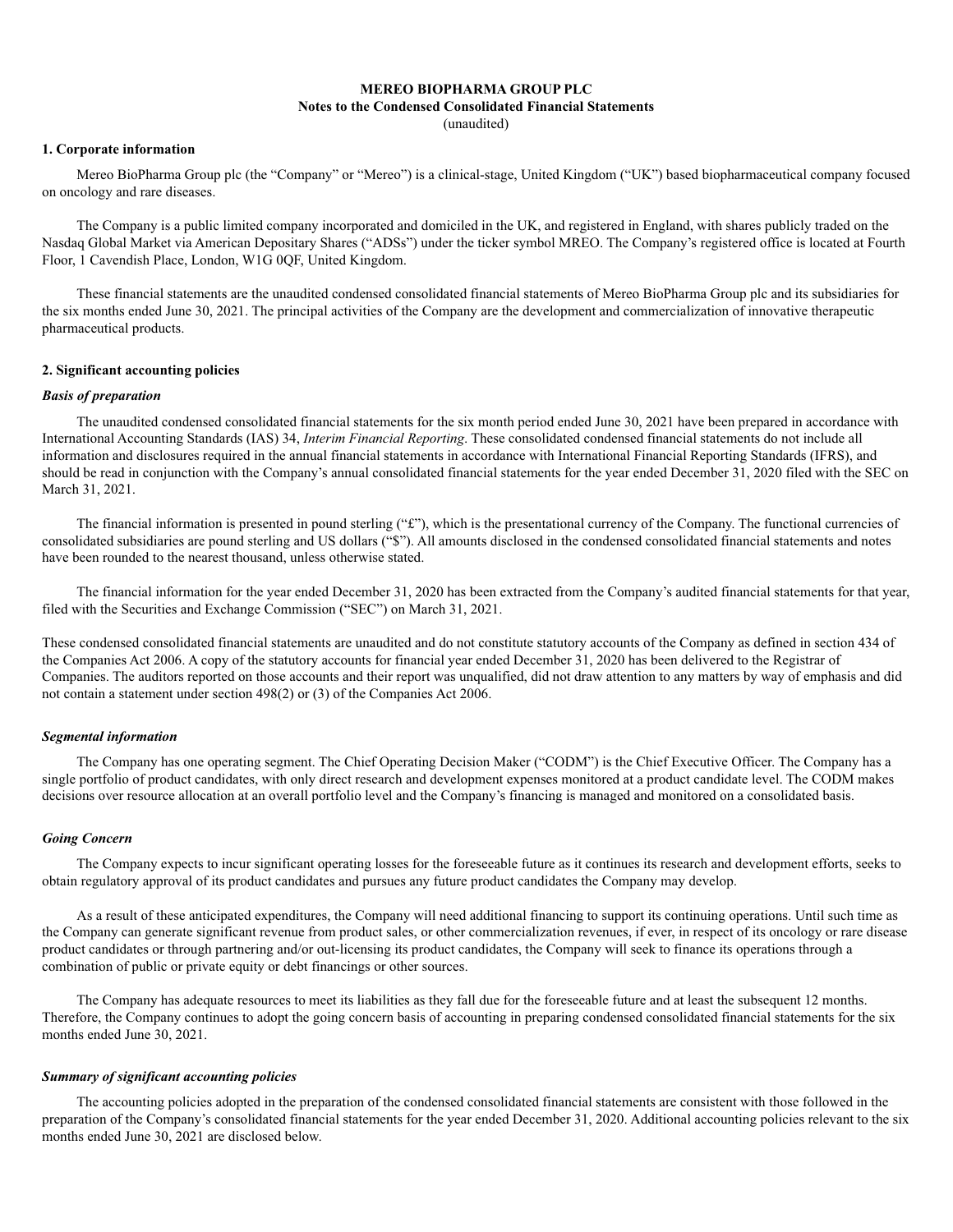#### *Revenue*

The Company's ordinary business activities are the development of product candidates to key clinical milestones and either strategically partnering them or further developing such product candidates through regulatory approval and potentially commercialization. The Company may enter into a range of different agreements with third parties, including: (i) licensing agreements where the global rights to a product candidate are licensed to a partner; and (ii) collaboration agreements where rights to a product candidate are licensed to a partner but the Company retains certain rights, for example to further develop or commercialize the product candidate in specified geographical territories. Under both licensing and collaboration agreements, rights to product candidates are provided to a partner typically in exchange for consideration in the form of upfront payments and/or development, regulatory, commercial or other similar milestones, and royalties on commercial sales, should regulatory approval be obtained for the product candidates.

Revenue includes income from licensing and collaboration agreements. Consideration received up front is recognized at the point in time in which the right to use an intangible asset is transferred and further payments received are recognized upon the achievement of specified development, regulatory, commercial or other similar milestones. For agreements with a right to access an intangible asset, revenue is recognized over time, typically on a straight-line basis over the life of the license or collaboration agreement. When there are other performance obligations in such agreements, the consideration is allocated using the residual approach and recognized when the performance obligations are satisfied.

Income from development, regulatory, commercial or similar milestones is recognized when considered highly probable that a significant reversal will not occur. Timing of the recognition of such milestones are considered to be a key judgment, as they are often dependent on third parties. In general, for milestones which are subject to the decisions of third parties (e.g. the acceptance or approval of a filing by a regulatory authority), the Company recognizes milestone income when the decision occurs.

We do not currently have any approved product candidates. Accordingly, we have not generated any commercial sales revenue during the period.

Intangible assets disposed of in a license or collaboration agreement are recorded within "Cost of revenue" in the Company's consolidated statement of comprehensive income based on an allocation of cost or value to the rights that have been licensed. Payments to third parties arising as a direct consequence of the income recognized are also recorded within "Cost of revenue" in the Company's consolidated statement of comprehensive income.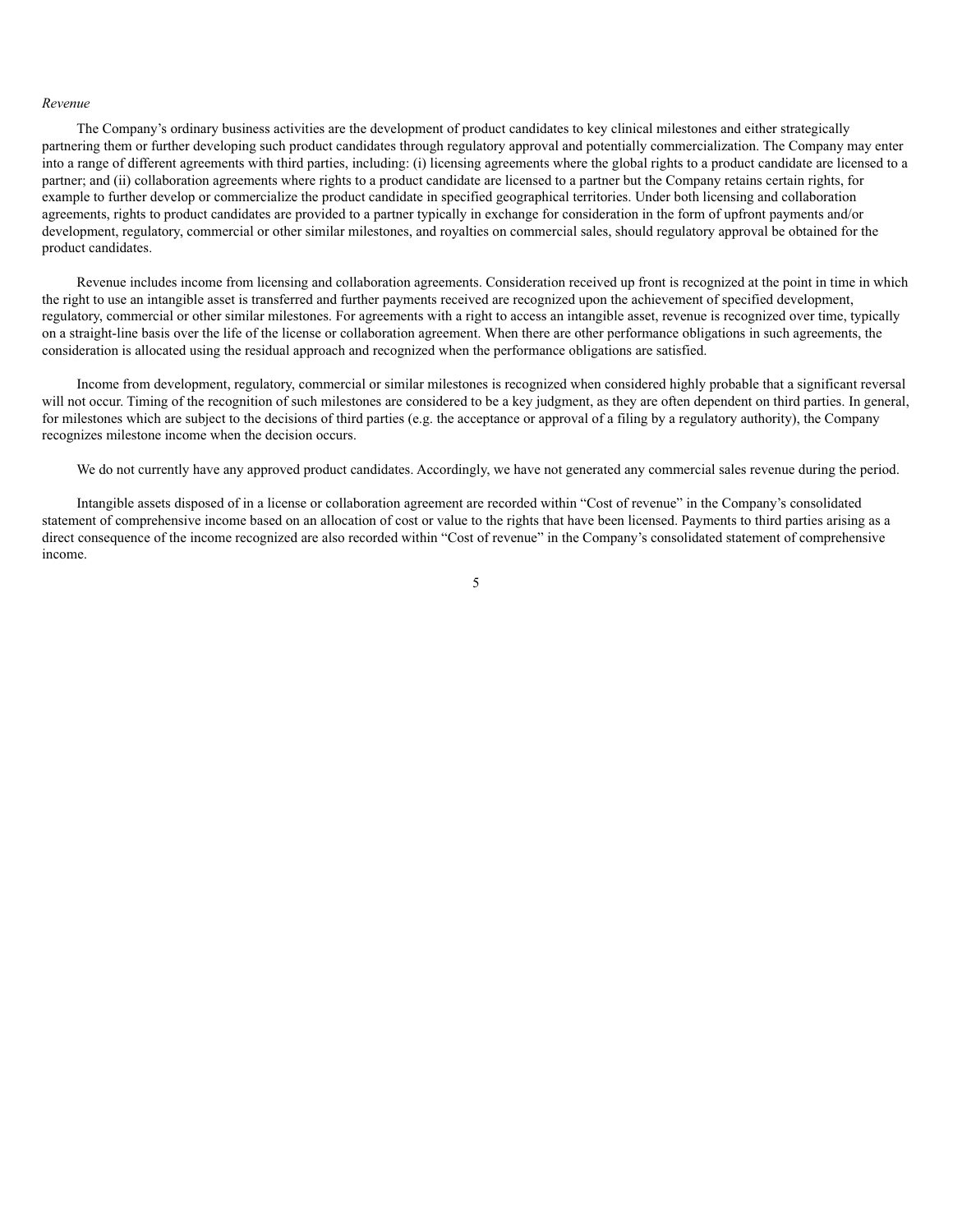#### *Significant accounting estimates and judgments*

The preparation of these condensed consolidated financial statements requires the management of the Company to make estimates and judgments that affect the reported amounts of assets, liabilities, revenues and expenses. The Company bases its estimates and judgments on historical experience and on various other assumptions that it considers to be reasonable. Actual results may differ from these estimates under different assumptions or conditions.

The significant accounting estimates and judgments adopted in the preparation of the condensed consolidated financial statements are consistent with those followed in the preparation of the Company's consolidated financial statements for the year ended December 31, 2020.

Judgment is required to determine the appropriate accounting policy for the license and collaboration agreement with Ultragenyx Pharmaceutical, Inc. ("Ultragenyx"). Management has determined that the upfront proceeds from the license and collaboration agreement represent proceeds from the Company's ordinary business activities and, therefore, represent revenue within the scope of IFRS 15, Revenue from Contracts with Customers. Judgment is also required to determine the portion of the carrying amount of the intangible asset to derecognize, relative to the value retained, as a result of the license and collaboration agreement with Ultragenyx.

#### **3. Revenue**

The Company recognized upfront proceeds of £36.5 million (\$50.0 million) from the license and collaboration agreement with Ultragenyx for setrusumab as revenue in the six month period ended June 30, 2021. The variable consideration relating to future milestones and sales royalties will be recognized in the statement of comprehensive income when the milestones are achieved or the underlying commercial sales are made, in the event regulatory approval is achieved.

As a consequence of the license and collaboration agreement with Ultragenyx and in accordance with terms of the 2015 asset purchase with Novartis, the Company made a payment to Novartis of £7.2 million (\$10.0 million). The payment included a deduction for costs of £2.4 million which has been deferred and will be recognized in the statement of comprehensive income when the associated costs are incurred. In the six month period ended June 30, 2021, £0.9 million of these deductions were recognized within "Cost of revenue" in the statement of comprehensive income. As of June 30, 2021 the remaining balance to be recognized of £1.5 million is included within "Other liabilities" in the condensed consolidated balance sheet.

#### **4. Finance costs and changes in the fair value of financial instruments**

#### *Finance costs*

|                                                          | Six months<br>to June 30,<br>2021<br>$\pounds 000$ | Six months<br>to June 30,<br>2020<br>$\pounds 000$ |
|----------------------------------------------------------|----------------------------------------------------|----------------------------------------------------|
| Interest on convertible loan                             | (1,792)                                            | (606)                                              |
| Interest on bank loan                                    |                                                    | (581)                                              |
| Interest on lease liabilities                            | (105)                                              | (873)                                              |
| Accreted interest on bank loan                           |                                                    | (753)                                              |
| Discounting of provision for deferred cash consideration | (72)                                               | (111)                                              |
| Other                                                    | (18)                                               |                                                    |
| Total finance costs                                      | (1,987)                                            | (2,924)                                            |

#### *Changes in the fair value of financial instruments*

|                                                      | Six months<br>to June 30,<br>2021<br>$\pounds 000$ | <b>Six months</b><br>to June 30,<br>2020<br>$\pounds 000$ |
|------------------------------------------------------|----------------------------------------------------|-----------------------------------------------------------|
| Changes in the fair value of warrants $-$ placement  | 14,301                                             | (31, 493)                                                 |
| Changes in the fair value of warrants – bank loan    | 62                                                 | (53)                                                      |
| Changes in the fair value of embedded derivative     |                                                    | (63, 158)                                                 |
| Total changes in fair value of financial instruments | 14,363                                             | (94,704)                                                  |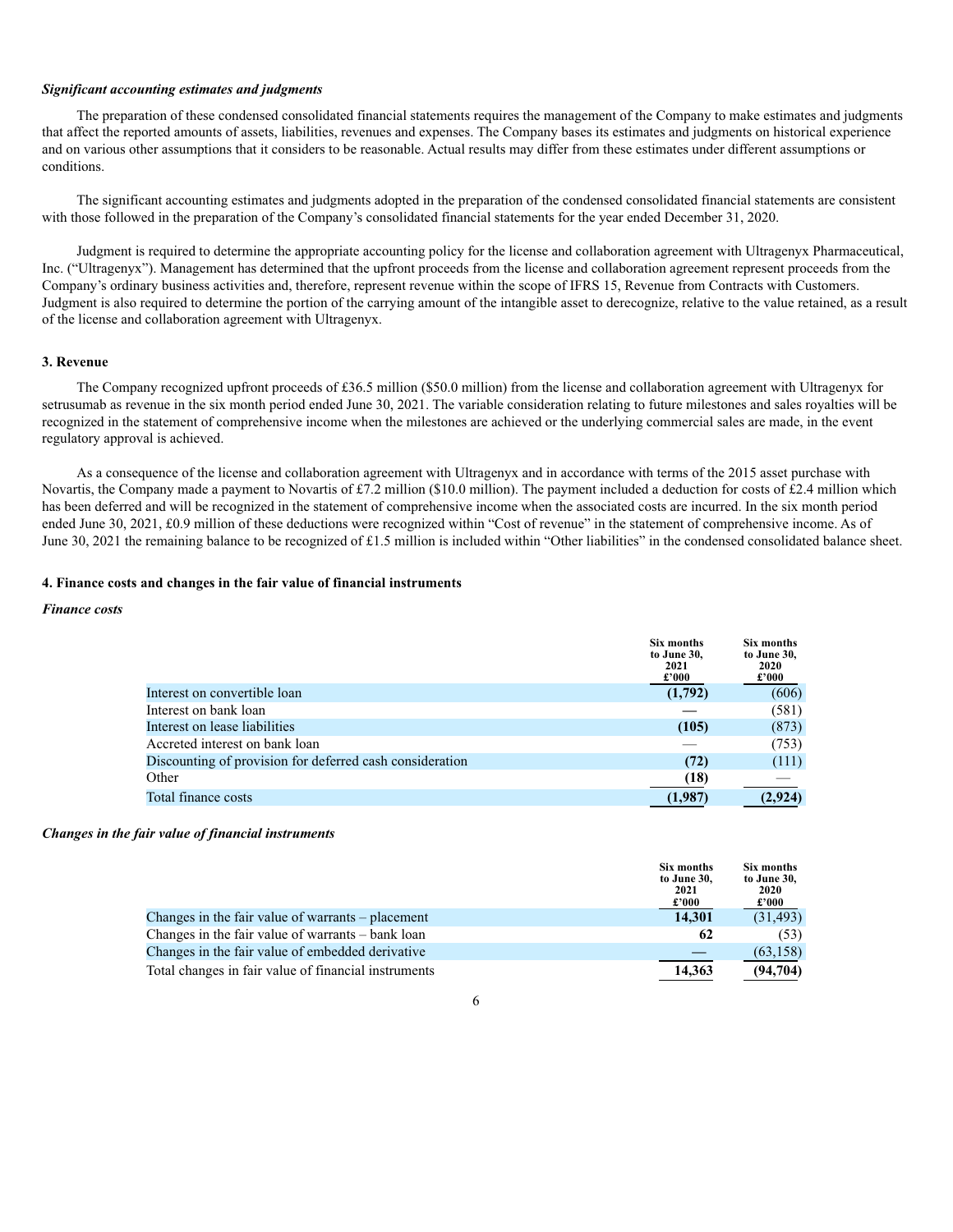#### **5. Earnings per share**

For the six months ended June 30, 2021, basic profit per share of £0.02 is calculated by dividing the profit attributable for the period to ordinary equity holders of the parent by the weighted average number of ordinary shares outstanding during the period of 494.6 million. Diluted profit per share of £0.00 is based on dividing the profit attributable for the period by 542.9 million ordinary share equivalents, which includes the weighted average number of ordinary shares outstanding and the effect of 48.3 million dilutive ordinary share equivalents.

For the six months ended June 30, 2020, basic and diluted loss per share of £1.05 is calculated by dividing the profit attributable for the period to ordinary equity holders of the parent by the weighted average number of ordinary shares outstanding during the period of 117.8 million. The potential shares issued through equity settled transactions were considered to be anti-dilutive as they would have decreased the loss per share and were therefore excluded from the calculation of diluted loss per share. Therefore, the weighted average shares outstanding used to calculate both the basic and diluted per share was the same.

#### **6. Property, plant and equipment**

|                              | Right-of-use<br>asset<br>(buildings) | Right-of-use<br>asset<br>(equipment) | Leasehold<br>improvements     | Office<br>equipment | IT<br>equipment                   | Total                            |
|------------------------------|--------------------------------------|--------------------------------------|-------------------------------|---------------------|-----------------------------------|----------------------------------|
|                              | £'000                                | £'000                                | $\pmb{\pounds}^{\,\prime}000$ | £'000               | $\pmb{\pounds}^{\pmb{\cdot}} 000$ | $\pmb{\pounds}^{\pmb{\cdot}}000$ |
| <b>Cost or valuation</b>     |                                      |                                      |                               |                     |                                   |                                  |
| At January 1, 2021           | 1,848                                | 1,169                                | 164                           | 71                  | 132                               | 3,384                            |
| <b>Additions</b>             | 923                                  |                                      |                               |                     | 31                                | 954                              |
| Lease modification           | 134                                  | 29                                   |                               |                     |                                   | 163                              |
| Disposals                    |                                      | (861)                                |                               |                     | $\hspace{0.05cm}$                 | (861)                            |
| Currency translation effects | (5)                                  | (35)                                 |                               |                     |                                   | (40)                             |
| At June 30, 2021             | 2,900                                | 302                                  | 164                           | 71                  | 163                               | 3,600                            |
| Depreciation and impairment  |                                      |                                      |                               |                     |                                   |                                  |
| At January 1, 2021           | (531)                                | (1,023)                              | (85)                          | (65)                | (107)                             | (1, 811)                         |
| Disposals                    |                                      | 861                                  |                               |                     |                                   | 861                              |
| Depreciation for the year    | (199)                                | (37)                                 | (8)                           | (4)                 | (12)                              | (260)                            |
| At June 30, 2021             | (730)                                | (199)                                | (93)                          | (69)                | (119)                             | (1,210)                          |
| Net book value               |                                      |                                      |                               |                     |                                   |                                  |
| At January 1, 2021           | 1,318                                | 146                                  | 79                            | 6                   | 25                                | 1,573                            |
| At June 30, 2021             | 2,170                                | 103                                  | 71                            | $\mathbf{2}$        | 44                                | 2,390                            |

In June 2021, the Company entered into a new lease agreement for additional office space in London, UK. The Company also extended the lease term of the existing office space, which resulted in the modification of the right-of-use asset. In relation to the leasehold improvements of the office space, the Company had commitments of £0.5 million as of June 30, 2021.

## **7. Intangible assets**

|                                         | Acquired<br>development<br>programs<br>£'000 |
|-----------------------------------------|----------------------------------------------|
| Cost                                    |                                              |
| At January 1, 2021                      | 33,005                                       |
| Disposal                                | (9, 456)                                     |
| At June 30, 2021                        | 23,549                                       |
|                                         |                                              |
| Accumulated revision to estimated value |                                              |
| At January 1, 2021 and June 30, 2021    | (1,357)                                      |
|                                         |                                              |
| Net book value                          |                                              |
| At January 1, 2021                      | 31,648                                       |
| At June 30, 2021                        | 22,192                                       |

On January 25, 2021, the Company's license and collaboration agreement with Ultragenyx for the development and commercialization of setrusumab for OI became effective. Under the terms of the agreement, the Company received an upfront payment of £36.5 million (\$50 million). Additionally, the Company will be eligible to receive up to \$254 million in future milestones and royalties. The license and collaboration agreement grants Ultragenyx an exclusive license to develop and commercialize setrusumab in the US and rest of the world, excluding Europe where the Company retains commercial rights. As a result, intangible assets with a carrying value of £9.5 million was derecognized and recorded within "Cost of revenue" in the Company's condensed consolidated statement of comprehensive income.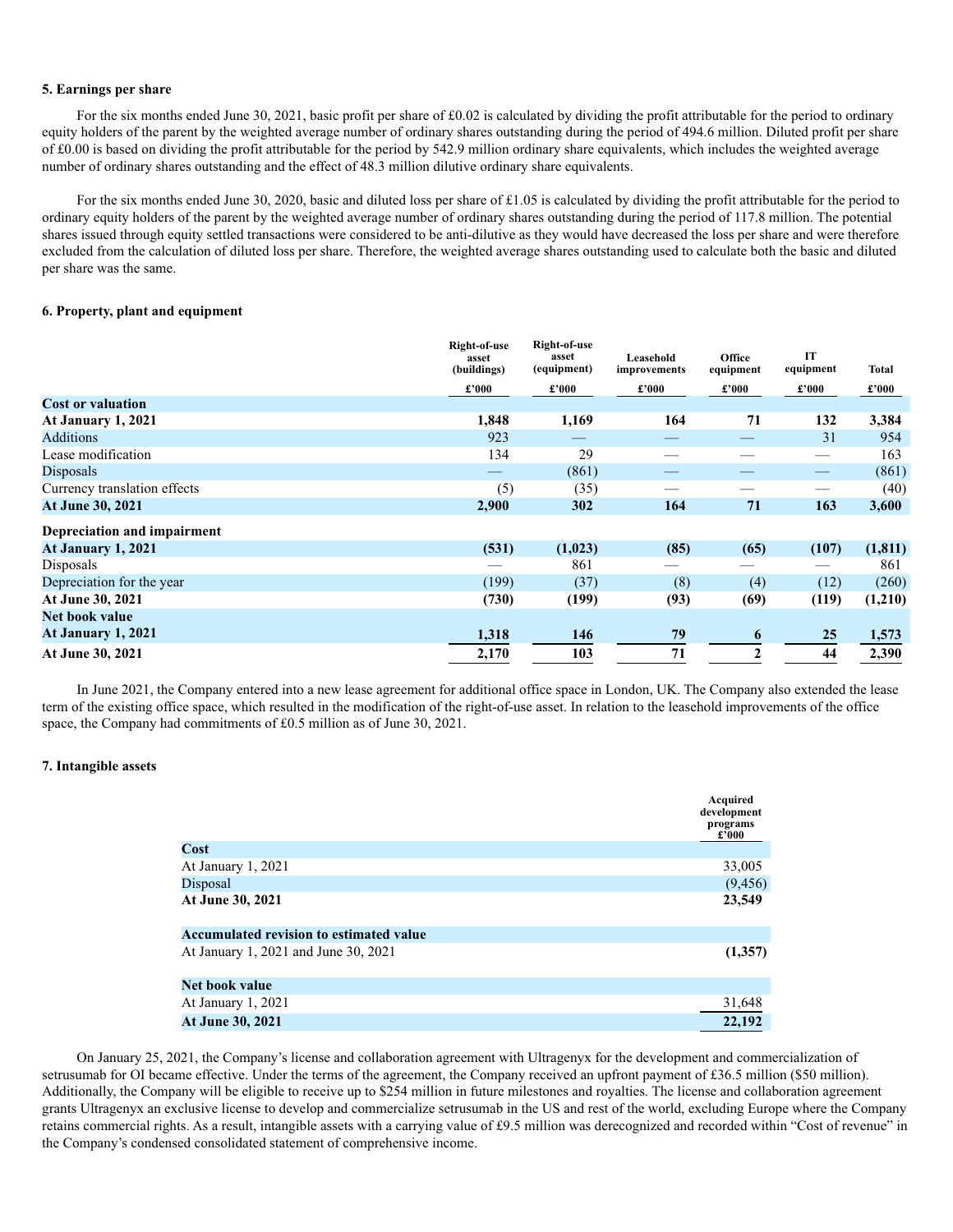The present value of the provision for deferred cash consideration relating to the agreement with AstraZeneca was reviewed at June 30, 2021 (see Note 9). There were no changes in the period due to changes in timelines or probability of contractual milestones being achieved (2020: £67,000) to recognize as a reduction of the intangible asset in line with our accounting policies.

During the period the Company did not revise the value of any other intangible assets (2020: £nil). As the intangible assets remain under development, no amortization charge has been recognized (2020: £nil).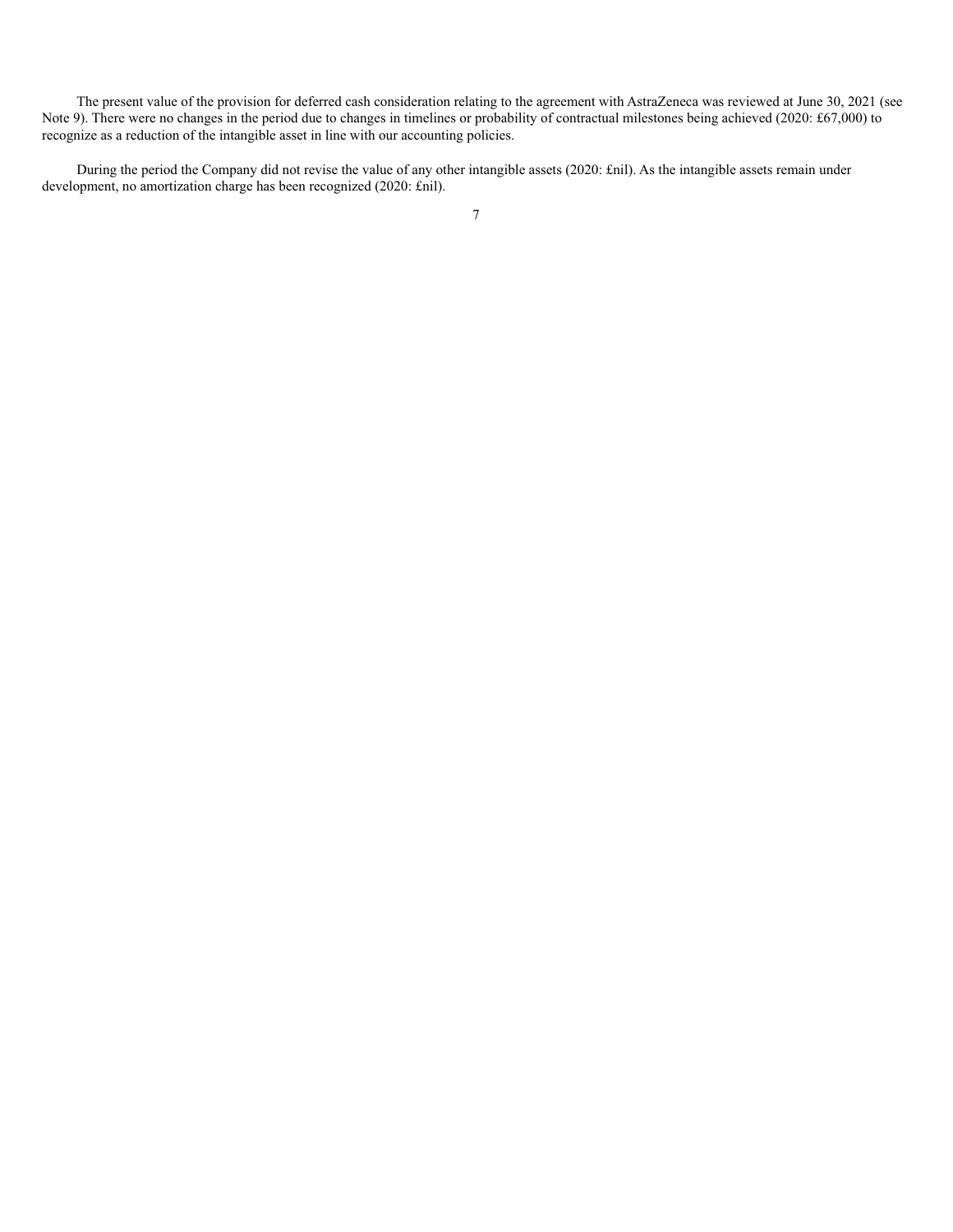#### **8. Issued capital and reserves**

|                                            | <b>Number of ordinary</b><br>shares | Ordinary share<br>capital<br>£'000 | Share premium<br>$\pounds 000$ |
|--------------------------------------------|-------------------------------------|------------------------------------|--------------------------------|
| At January 1, 2021                         | 338,953,141                         | 1,017                              | 161,785                        |
| Issued during the period                   | 205, 557, 122                       | 617                                | 79,001                         |
| Transaction costs for issued share capital |                                     |                                    | (234)                          |
| At June 30, 2021                           | 544,510,263                         | 1,634                              | 240,552                        |
| <b>At January 1, 2020</b>                  | 97,959,622                          | 294                                | 121,684                        |
| Issued during the period                   | 240,754,340                         | 722                                | 41,408                         |
| Transaction costs for issued share capital |                                     |                                    | (1,307)                        |
| At June 30, 2020                           | 338,713,962                         | 1,016                              | 161,785                        |

Since January 1, 2021, the following alterations to the Company's share capital have been made:

- i) On February 12, 2021, the Company issued and allotted 198,375,000 ordinary shares of £0.003 in nominal value in the capital of the Company at a price of £0.395 per share, equivalent to 39,675,000 ADS at a price of \$2.726 per ADS, which resulted in proceeds of £78,358,125. Transaction costs incurred for the issuance of share capital was £0.2 million.
- ii) During the six months ended June 30, 2021, 14,954,491 warrants (equivalent to 2,990,898 ADSs) were exercised. These transactions were completed by way of a cashless exercise resulting in 4,621,147 ordinary shares (924,229 ADSs) being issued at the aggregate nominal value of the ordinary shares underlying the ADSs issued, in place of the exercise price of £0.348 per ordinary share. A further 460,135 warrants were also exercised on a cash basis at the exercise price of £0.348, which resulted in aggregate proceeds of £160,127.
- iii) On May 4, 2021 the Company issued and allotted 2,100,840 ordinary shares of £0.003 in nominal value in the capital of the Company at a price of £0.517 per share to Cancer Focus Fund.

#### *Other capital reserves*

|                                                                                   | Share-<br>based<br>payments<br>$\pmb{\pmb{\mathfrak{e}^{\boldsymbol{\cdot}}}}\pmb{0}\pmb{0}\pmb{0}$ | <b>Equity</b><br>component of<br>convertible loan<br>£'000 | Other<br>warrants<br>issued<br>£'000 | Merger<br>reserve<br>$\pounds$ '000 | Other reserve<br>$\pounds 000$ | Total<br>$\pmb{\pounds}^{\,\prime}000$ |
|-----------------------------------------------------------------------------------|-----------------------------------------------------------------------------------------------------|------------------------------------------------------------|--------------------------------------|-------------------------------------|--------------------------------|----------------------------------------|
| <b>At January 1, 2021</b>                                                         | 19,843                                                                                              | 34,565                                                     | 44                                   | 40,818                              | 33,104                         | 128,374                                |
| Share-based payments expense during the period                                    | 1,760                                                                                               |                                                            |                                      |                                     |                                | 1,760                                  |
| Share option exercise                                                             | (108)                                                                                               |                                                            |                                      |                                     |                                | (108)                                  |
| At June 30, 2021                                                                  | 21,495                                                                                              | 34,565                                                     | 44                                   | 40,818                              | 33,104                         | 130,026                                |
| <b>At January 1, 2020</b>                                                         | 18,285                                                                                              |                                                            | 44                                   | 40,818                              |                                | 59,147                                 |
| Share-based payments expense during the period                                    | 1,061                                                                                               |                                                            |                                      |                                     |                                | 1,061                                  |
| Shares issued                                                                     | (150)                                                                                               |                                                            |                                      |                                     |                                | (150)                                  |
| Equity component of the Novartis convertible loan instrument and                  |                                                                                                     |                                                            |                                      |                                     |                                |                                        |
| warrants                                                                          |                                                                                                     | 1,084                                                      |                                      |                                     |                                | 1,084                                  |
| Conversion of the Loan Notes following the Resolutions passing on<br>30 June 2020 |                                                                                                     |                                                            |                                      |                                     | 33,104                         | 33,104                                 |
| Reclassification of the remaining embedded derivative following the               |                                                                                                     |                                                            |                                      |                                     |                                |                                        |
| Resolutions passing on 30 June 2020                                               |                                                                                                     | 33,481                                                     |                                      |                                     |                                | 33,481                                 |
| <b>At June 30, 2020</b>                                                           | 19,196                                                                                              | 34,565                                                     | 44                                   | 40,818                              | 33,104                         | 127,727                                |

#### *Share-based payments*

The Company has a share option scheme under which options to subscribe for the Company's shares have been granted to certain executives, non-executive directors ("NEDs") and employees. The share-based payment reserve is used to recognize (i) the value of equity settled share-based payments provided to employees, including key management personnel, as part of their remuneration and (ii) deferred equity consideration.

The total charge for the six months to June 30, 2021 in respect of all share option schemes was £1.8 million (June 30, 2020: £0.9 million).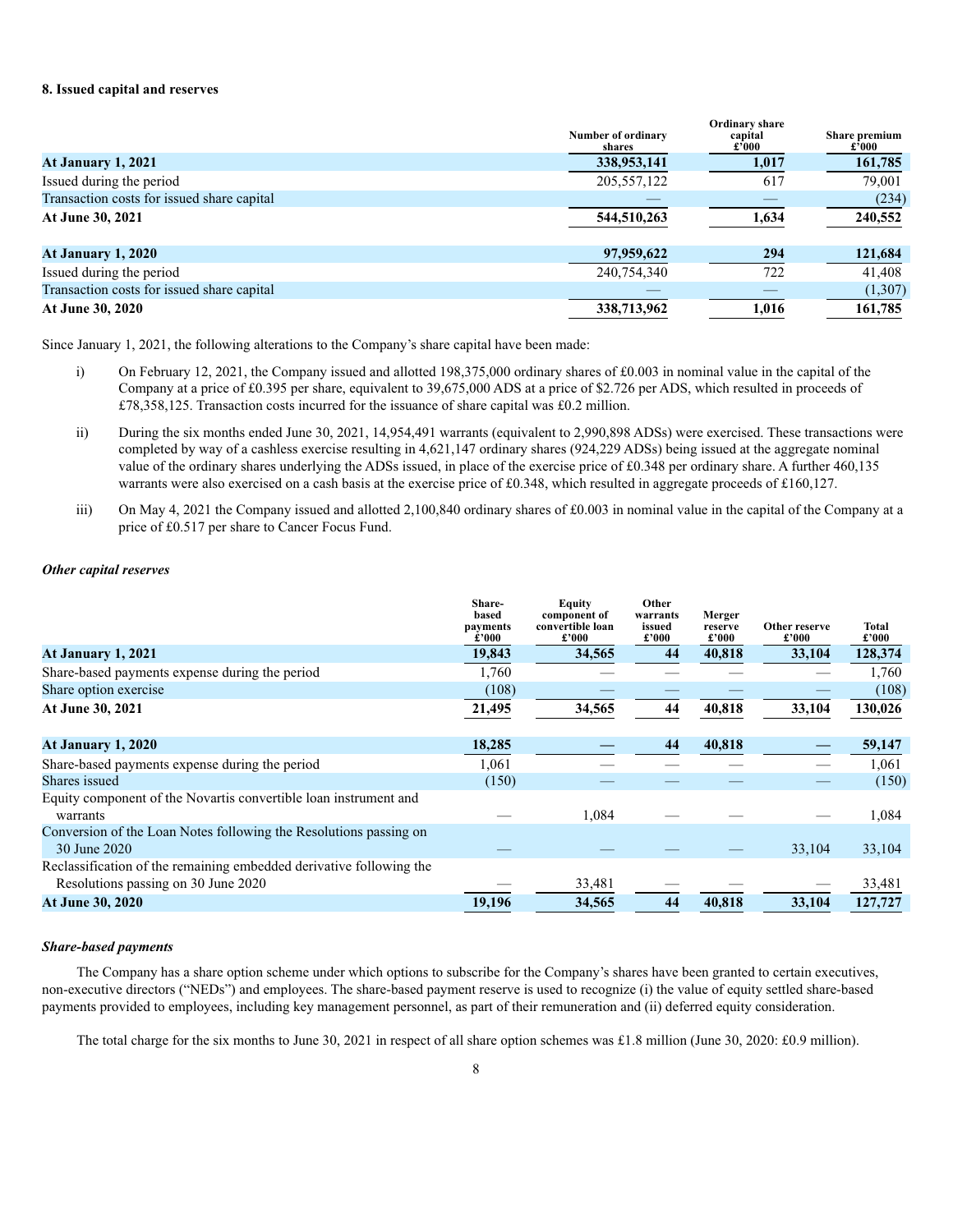During the six months ended June 30, 2021, the Company granted 2,378,060 market value options over ADS under the Mereo 2019 Equity Incentive Plan to certain executives and other employees. The weighted average fair value of options granted was £1.84. The weighted average exercise price is \$2.88. During the same period, the Company granted 296,000 market value options over ADS under the Mereo 2019 NED Equity Incentive Plan to certain non-executive directors. The weighted average fair value of options granted was £1.80. The weighted average exercise price is \$2.81. Options over ADSs issued during the six months ended June 30, 2021 were valued using the Black-Scholes model with the following weighted average inputs: expected volatility of 98%; risk free interest rate of 1%; expected life of 10 years; and market price per ADS of \$2.87.

#### **9. Provisions**

|                                                | <b>June 30,</b><br>2021<br>$\pounds 000$ | December 31,<br>2020<br>$\pounds 000$ |
|------------------------------------------------|------------------------------------------|---------------------------------------|
| Social security contributions on share options |                                          | 109                                   |
| Provision for deferred cash consideration      | 1,597                                    | 1.525                                 |
| Total                                          | 1,648                                    | 1,634                                 |
| Current                                        | 1,256                                    | 418                                   |
| Non-current                                    | 392                                      | 1.216                                 |

The provision for social security contributions on share options is calculated based on the number of options outstanding at the reporting date that are expected to be exercised. The provision is based on the estimated gain arising on exercise of the share options, using the best estimate of the market price at the balance sheet date.

The deferred cash consideration is the estimate of the quantifiable but not certain future cash payment obligations due to AstraZeneca for the acquisition of certain assets. This liability is calculated as the risk adjusted net present value of future cash payments to be made by the Company. The payments are dependent on reaching certain milestones based on the commencement and outcome of clinical trials. The likelihood of achieving such milestones is reviewed at the balance sheet date and increased or decreased as appropriate (see Note 7).

#### **10. Warrant liability**

|                                      | Six months<br>to June 30,<br>2021<br>$\pmb{\pounds}^{\pmb{\cdot}} 000$ | Year ended<br>December 31,<br>2020<br>$\pounds 000$ |
|--------------------------------------|------------------------------------------------------------------------|-----------------------------------------------------|
| Opening balance                      | 50,775                                                                 | 131                                                 |
| Warrants issued                      |                                                                        | 4,080                                               |
| Warrants exercised                   | (2,400)                                                                | (127)                                               |
| Fair value changes during the period | (14, 364)                                                              | 46,691                                              |
| Closing balance                      | 34,011                                                                 | 50,775                                              |

The change in fair value of the warrant liability represents an unrealized gain for the six months ended June 30, 2021 and an unrealized loss for the six months ended June 30, 2020.

#### *Warrants - private placement*

As a part of the private placement transaction on June 3, 2020, the participating investors received conditional warrants entitling them to subscribe for an aggregate of 161,048,366 ordinary shares in the Company. The warrants were conditional on certain resolutions being passed at the Company's general meeting on June 30, 2020. On the passing of the resolutions, the warrants entitled the investors to subscribe for ordinary shares at an exercise price of £0.348 per warrant and are exercisable until June 2023. The warrants are classified as liabilities as the Company does not have an unconditional right to avoid redeeming the instruments for cash. The fair value of the warrant liability was £33.2 million as of June 30, 2021 (£49.9 million as of December 31, 2020). The change in the fair value of £14.4 million was recognized as a gain in the consolidated statement of comprehensive income. In the six months ended June 30, 2021, 15,414,626 warrants were exercised.

#### *Warrants - bank loan*

Pursuant to the terms of its loan facility, the Company issued warrants to its two former lenders constituted by Warrant Instruments dated August 21, 2017 and October 1, 2018 (the "Warrant Instruments"). The terms of the Warrant Instruments allow for a cashless exercise and provide for 'adjustment' of the warrants in the event that the Company takes certain corporate actions, including issuing further equity securities or effecting a consolidation or subdivision of its shares, among others.

There have been several adjustments to the Warrants Instruments to date to address issuances of ordinary shares by the Company, and in each case additional warrants were issued, resulting in each of the former lenders holding 621,954 warrants, with each warrant being exercisable at a subscription price of £2.95.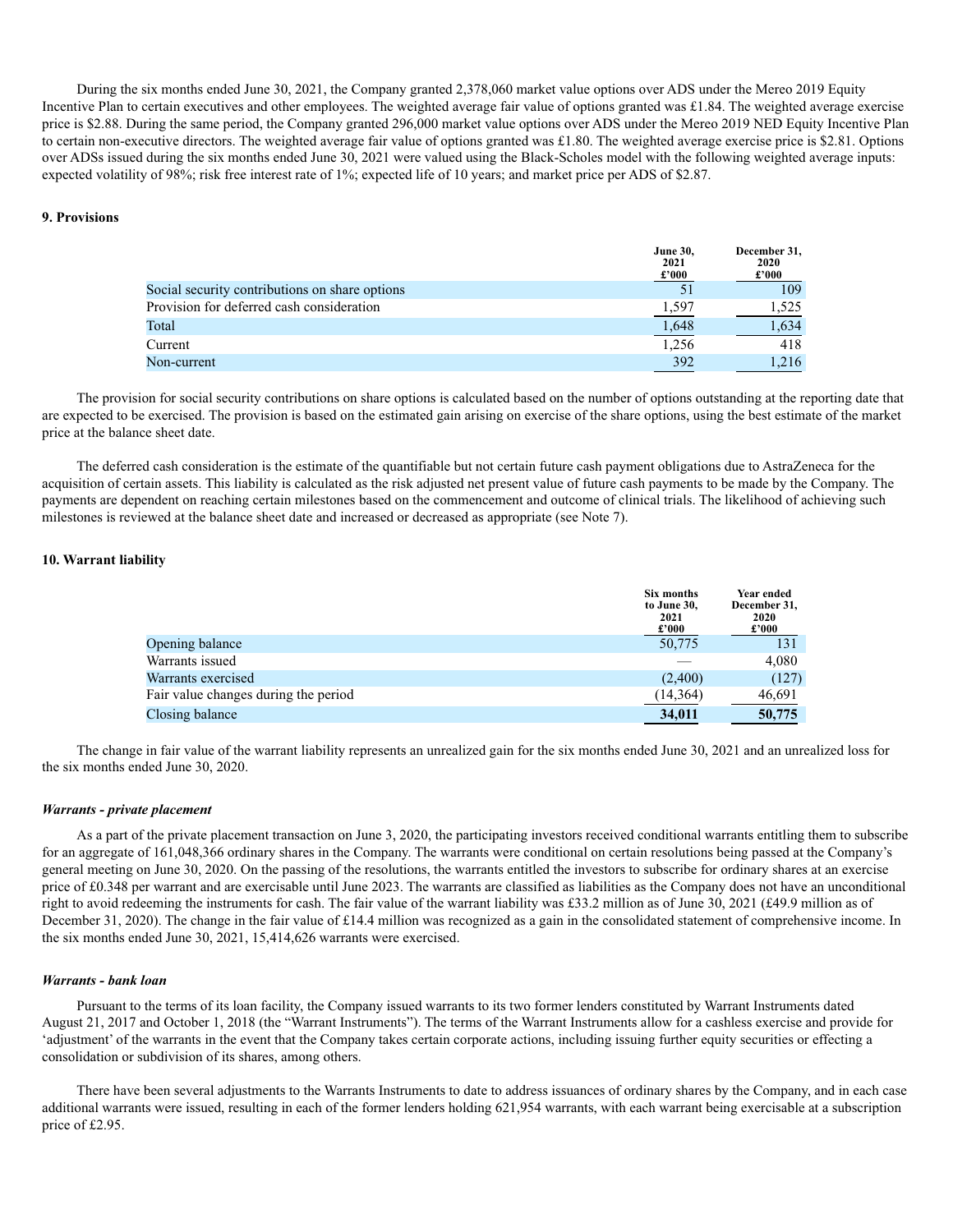Subsequently, on December 15, 2020, the Company prepaid all amounts due and owing to the former lenders and also issued further warrants giving each of the former lenders the right to subscribe for an additional 621,954 ordinary shares at a price of \$0.4144 per ordinary share (the "2020 Warrants").

As of June 30, 2021, the former lenders have warrants outstanding to purchase a total of 1,243,908 ordinary shares at an exercise price of £2.95 per share for the Warrant Instruments and a total of 1,243,908 ordinary shares at an exercise price of \$0.4144 per share for the 2020 Warrants.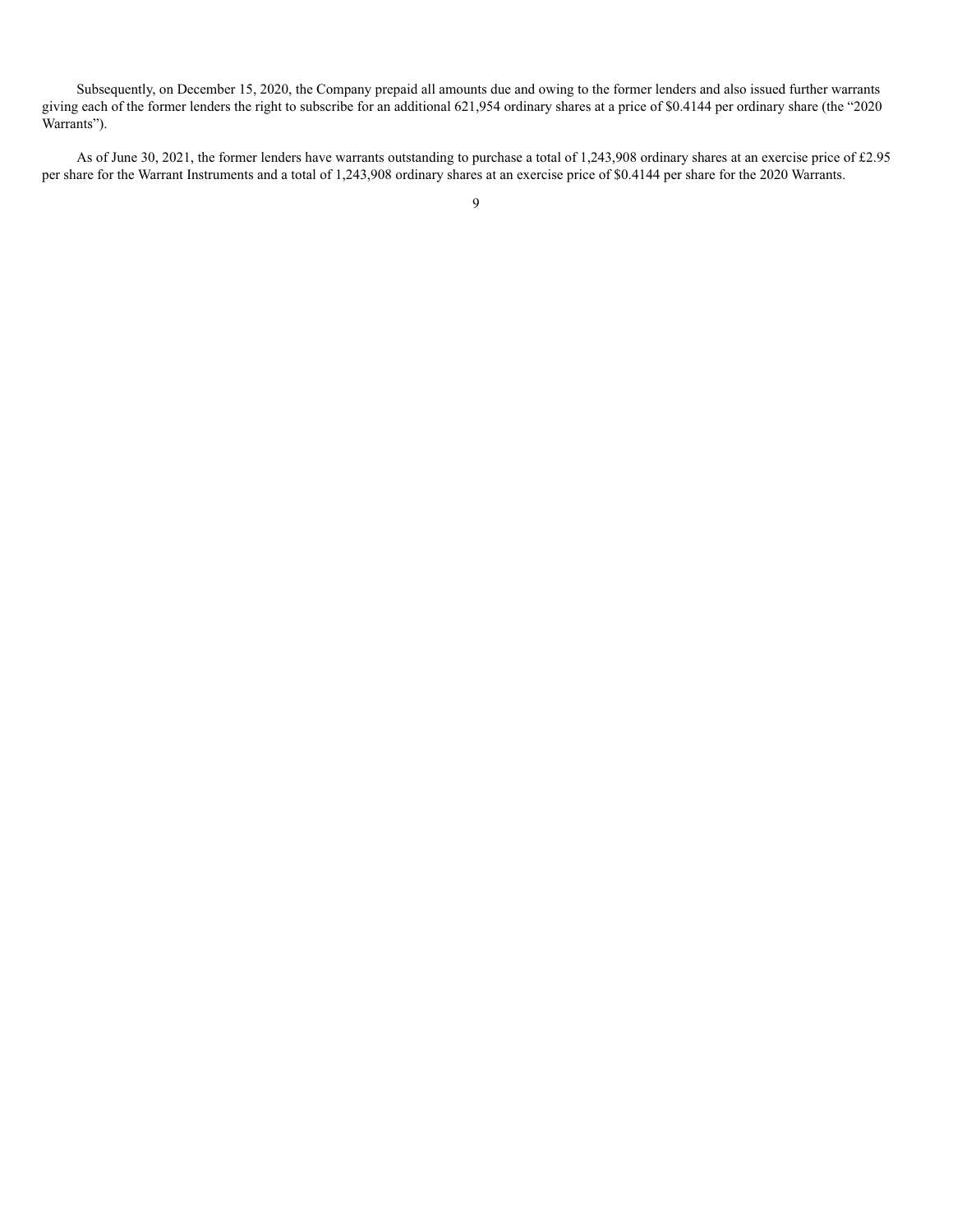At June 30, 2021 the fair value of the warrants was £0.8 million. There were no warrants exercised as at June 30, 2021.

#### *Total outstanding warrants*

At June 30, 2021, a total of 147,431,351 warrants are outstanding. The warrants outstanding are equivalent to 27% of the ordinary share capital of the Company.

The following table lists the weighted average inputs to the models used for the fair value of warrants:

|                                        | Six months to<br>June 30, 2021 | <b>Year ended</b><br>December 31, 2020 |
|----------------------------------------|--------------------------------|----------------------------------------|
| Expected volatility $(\%)$             | 79                             | 84-85                                  |
| Risk-free interest rate $\binom{0}{0}$ | 0.19                           | $0.25-(0.05)$                          |
| Expected life of share options (years) |                                |                                        |
| Market price of ADS(\$)                | 3.17                           | 3.58                                   |
| Model used                             | <b>Black-Scholes</b>           | <b>Black-Scholes</b>                   |

Volatility was estimated by reference to the one year historical volatility of the historical share price of the company.

#### **11. Financial instruments fair value disclosures**

The Company held the following financial instruments at fair value at June 30, 2021. There are no non-recurring fair value measurements.

| Financial liabilities measured at fair value | <b>Fair value</b><br>measurements<br>using significant<br>unobservable<br>inputs (Level 1)<br>£'000 | <b>Fair value</b><br>measurements<br>using significant<br>unobservable<br>inputs (Level 2)<br>£'000 | Fair value<br>measurements<br>using significant<br>unobservable<br>inputs (Level 3)<br>£'000 |
|----------------------------------------------|-----------------------------------------------------------------------------------------------------|-----------------------------------------------------------------------------------------------------|----------------------------------------------------------------------------------------------|
| Warrant liabilities (note 10)                |                                                                                                     | 783                                                                                                 | 33,228                                                                                       |
| Deferred consideration                       |                                                                                                     |                                                                                                     | 1.597                                                                                        |
| Total                                        |                                                                                                     | 783                                                                                                 | 34,825                                                                                       |

There were no transfers between Level 1 and Level 2 during 2021.

The management of the Company assessed that the fair values of cash and short-term deposits, other receivables, trade payables, and other current liabilities approximate their carrying amounts largely due to the short-term maturities of these instruments.

The movements for level 3 instruments during the period are detailed in the table below:

|                            | <b>Provision for</b><br>deferred<br>consideration<br>£'000 | Warrant<br>$\pounds 000$ |
|----------------------------|------------------------------------------------------------|--------------------------|
| At January 1, 2021         | 1.525                                                      | 49,930                   |
| Settled during the period  |                                                            | (2,400)                  |
| Movement during the period | 72                                                         | (14,302)                 |
| At June 30, 2021           | 1.597                                                      | 33.228                   |

The warrant liability is estimated using a Black Scholes model, taking into account appropriate amendments to inputs in respect of volatility, remaining expected life of the warrants and rates of interest at each reporting date.

The fair value of the provision for deferred cash consideration is estimated by discounting future cash flows using rates currently available for debt on similar terms and credit risk. In addition to being sensitive to a reasonably possible change in the forecast cash flows or the discount rate, the fair value of the deferred cash consideration is also sensitive to a reasonably possible change in the probability of reaching certain milestones. The valuation requires management to use unobservable inputs in the model, of which the significant unobservable inputs are disclosed in the tables below. Management regularly assesses a range of reasonably possible alternatives for those significant unobservable inputs and determines their impact on the total fair value.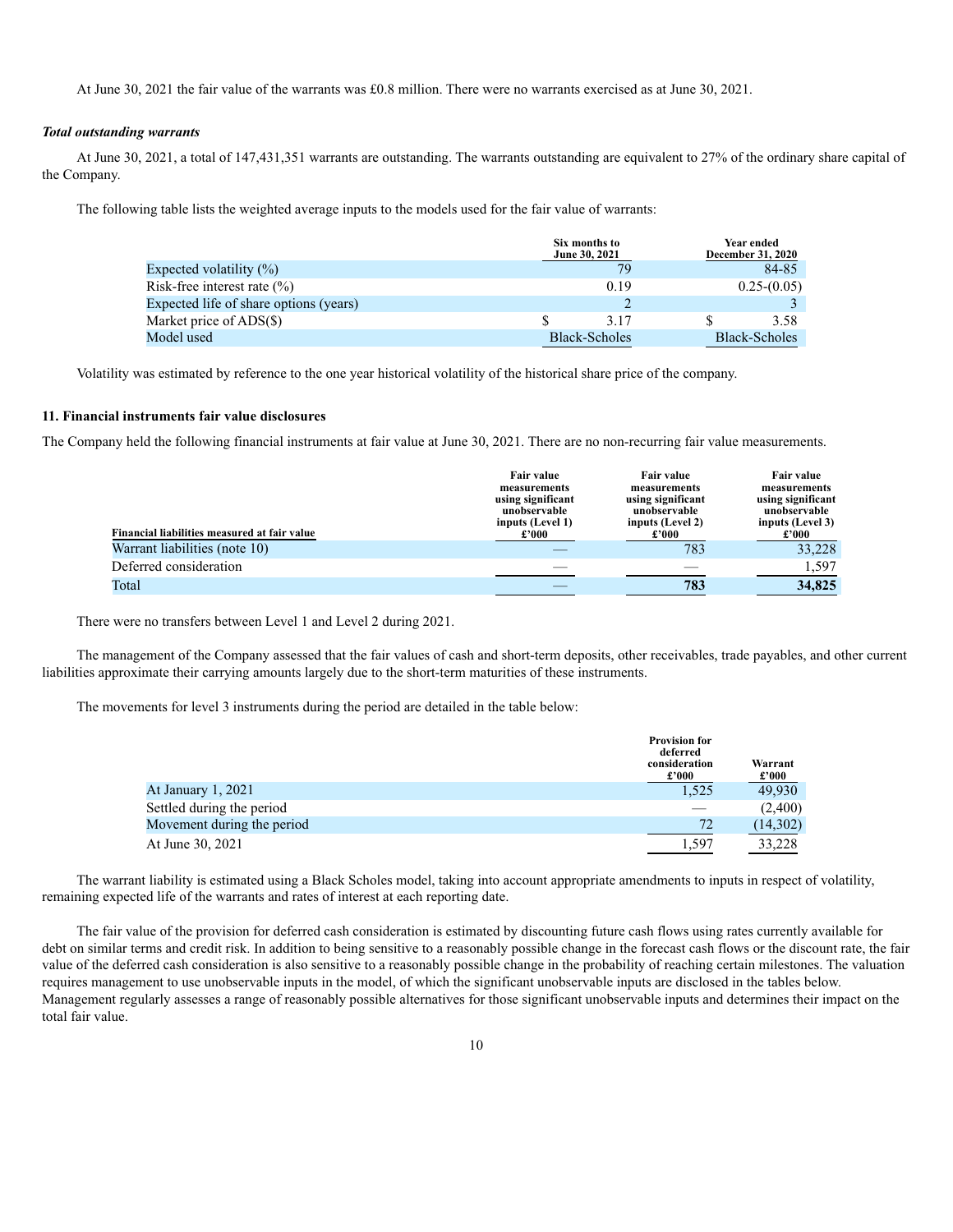|                                                 | <b>Valuation</b><br>technique | Significant<br>unobservable<br>inputs | Input range    | Sensitivity of the input to fair value                                                  |
|-------------------------------------------------|-------------------------------|---------------------------------------|----------------|-----------------------------------------------------------------------------------------|
| Provision for<br>deferred cash<br>consideration | <b>DCF</b>                    | <b>WACC</b>                           | $2021:12.0\%$  | $1\%$ increase/decrease would result in a decrease/increase in fair value by £18,000.   |
|                                                 |                               | <b>WACC</b>                           | 2020: 12.0%    | $1\%$ increase/decrease would result in a decrease/increase in fair value by £25,000.   |
|                                                 |                               | Probability of                        | $2021:13.8\%$  | 10% increase/decrease would result in an increase/decrease in fair value by             |
|                                                 |                               | success                               | 95%            | $£0.5$ million.                                                                         |
|                                                 |                               | Probability of                        | $2020:13.8\%$  | 10% increase/decrease would result in a increase/decrease in fair value by              |
|                                                 |                               | success                               | 95%            | $£0.4$ million.                                                                         |
| Warrant Liability                               |                               |                                       |                | Volatility was estimated by reference to the one year (2020: six month) historical      |
| related to the                                  | Black-                        |                                       |                | volatility of the historical share price of the Company. If the volatility is decreased |
| <b>PIPE</b>                                     | <b>Scholes</b>                |                                       | $2021:79.0\%$  | to 72.5% (six month volatility), the carrying value of the warrants as of June 30,      |
|                                                 | model                         | Expected volatility                   | $2020: 85.1\%$ | 2021 would decrease by £1.7 million.                                                    |

#### **12. Related party disclosures**

Transactions between the parent and its subsidiaries, which are related parties, have been eliminated on consolidation and are not disclosed in this note.

#### *Employee benefit trust*

In 2016 the Company set up an Employee Benefit Trust ("EBT"). The EBT holds ADS's to satisfy the exercise of options by employees under the Company's share-based incentive schemes.

No funding was loaned to the EBT by the Company during the period to June 30, 2021 (June 30, 2020: nil). The EBT repaid £45,493 of the funding previously loaned by the Company during the period ended June 30, 2021.

The EBT did not purchase any ordinary shares during the period to June 30, 2021 (2020: 7 ordinary shares). 145,830 ordinary shares owned by the EBT were used to satisfy exercise of options by employees under the Company's share-based incentive schemes during the period.

As at June 30, 2021 a cash balance of £17,866 was held by the EBT. As at December 31, 2020 a cash balance of £21,525 was held by the EBT.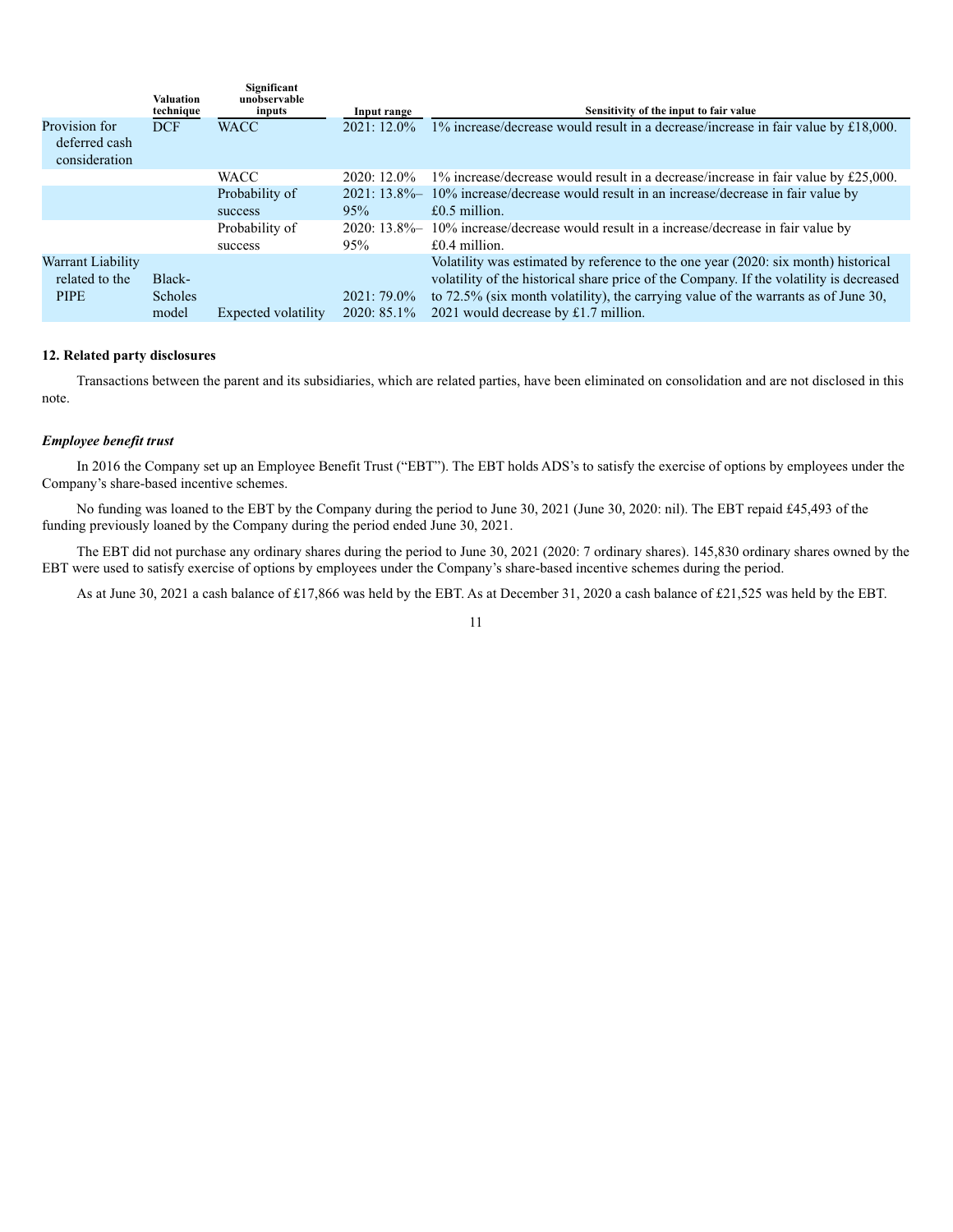#### **MANAGEMENT'S DISCUSSION AND ANALYSIS OF FINANCIAL CONDITION AND RESULTS OF OPERATIONS**

*The following discussion of our financial condition and results of operations should be read in conjunction with Mereo's unaudited condensed consolidated financial statements and related notes included as Exhibit 99.1 to this Report on Form 6-K submitted to the Securities and Exchange Commission, or the SEC, on November 2, 2021 and our discussion and analysis of financial condition and results of operations together with our audited consolidated financial statements and the notes thereto, and the section entitled "Risk Factors", each of which appear in our annual report on Form 20-F for the year ended December 31, 2020 filed with the SEC on March 31, 2021 (the "Annual Report").*

*The following discussion is based on Mereo's financial information prepared in accordance with International Accounting Standard 34, "Interim Financial Reporting" or IAS 34, which may differ in material respects from generally accepted accounting principles in other jurisdictions, including generally accepted accounting principles in the United States.*

*Unless otherwise indicated or the context otherwise requires, all references to "Mereo," the "Company," the "Group," "we," "our," "ours," "us" or similar terms refer to Mereo BioPharma Group plc, and its consolidated subsidiaries.*

*The following discussion includes forward-looking statements that involve risks, uncertainties, and assumptions. Mereo's actual results may differ materially from those anticipated in these forward-looking statements as a result of many factors, including but not limited to those described under "Item 3. Key Information—D. Risk Factors" and elsewhere in our Annual Report.*

#### **Overview**

We are a biopharmaceutical company focused on the development and commercialization of innovative therapeutics that aim to improve outcomes for oncology and rare diseases. Our existing portfolio consists of six clinical stage product candidates two of which are in ongoing clinical studies, two are partnered for further development and the remaining two will be further developed by a partner. Our lead oncology product candidate, etigilimab (an "anti-TIGIT"), has completed a Phase 1a dose escalation clinical trial in patients with advanced solid tumors and has been evaluated in a Phase 1b study in combination with nivolumab in select tumor types. We have initiated a Phase1b/2 basket study for etigilimab in combination with an anti-PD-1 in three rare tumors, including sarcoma, the gynecological carcinomas, cervical, endometrial and ovarian, and tumors with high mutation burden. Our rare disease product candidates are alvelestat which is being investigated in an ongoing Phase 2 proof-of-concept study for the treatment of severe alpha-1-anti-trypsin deficiency ("AATD") and in an investigator-initiated study in hospitalized COVID-19 and setrusumab for the treatment of OI. Following the announcement of the results for setrusumab in a Phase 2b study in adults with OI which demonstrated a dose dependent increase in bone mineral density and bone strength and alignment with the FDA and the EMA on the pivotal study design for children with OI, we announced a strategic partnership with Ultragenyx Pharmaceutical, Inc. ("Ultragenyx") in December 2020 for the development of setrusumab in children and adults with osteogenesis imperfecta ("OI").

We plan to develop our product candidates for oncology and rare diseases through the next key clinical milestone and then partner where it makes sense to do so strategically but also in select cases to develop through regulatory approval and potentially commercialization.

Our second oncology product, navicixizumab for the treatment of late line ovarian cancer has completed a Phase 1 study and has been partnered for further development with OncXerna Inc. ("OncXerna") on a global basis.

We plan to partner or sell our other two product candidates, acumapimod for the treatment of acute exacerbation of chronic obstructive pulmonary disease ("AECOPD") and leflutrozole for the treatment of infertility and hypogonadotropic hypogonadism ("HH") in obese men, recognizing the need for greater resources to take these product candidates to market.

We do not have any approved product candidates and, as a result, have not generated any revenue from product sales. Our ability to generate revenue sufficient to achieve profitability will depend on our successful development and eventual commercialization of our core oncology and rare disease product candidates, if approved, and our ability to complete partnering deals in respect of our non-core product candidates. Since our inception, we have incurred significant operating losses.

We expect to continue to incur significant expenses and operating losses for the foreseeable future as we advance the clinical and manufacturing development of our product candidates and seek regulatory approval. If approved, we also expect to incur significant commercialization expenses related to product manufacturing, marketing, sales, and distribution.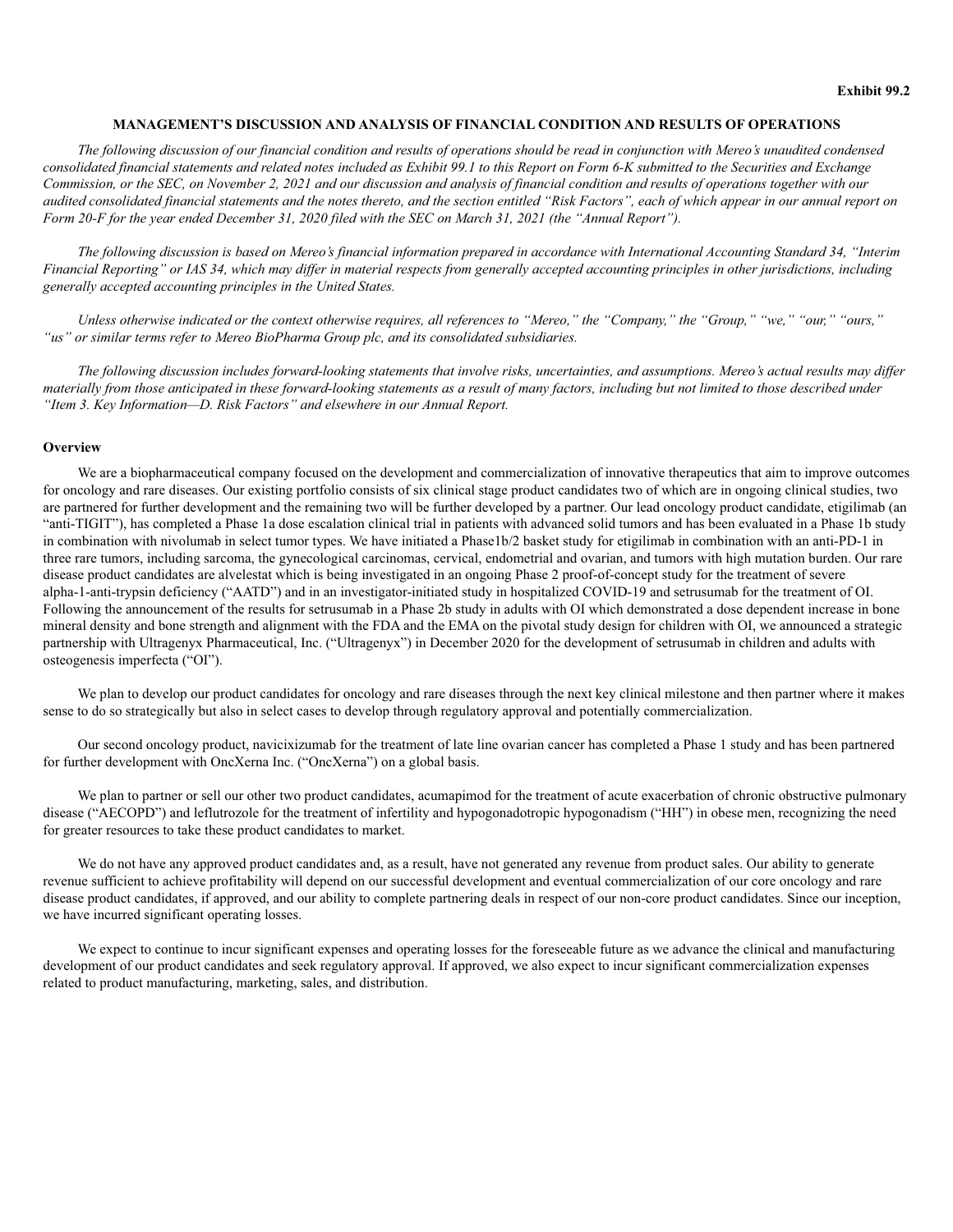We also expect to incur expenses in connection with the in-license or acquisition of additional product candidates and the potential clinical development of any such product candidates.

We are organized into a single operating segment following management's view of the business as a single portfolio of product candidates. Research and development expenses are monitored at a product level; however, decisions over resource allocation are made at an overall portfolio level. Our financing is managed and monitored on a consolidated basis.

#### **Significant Risks and Uncertainties**

As a biopharmaceutical company, the Company faces a number of risks and uncertainties. These are common for the industry and relate to operations, intellectual property, research and development, commercial and financial activities. For further information about risks and uncertainties, which the Company faces, refer to the 2020 Annual Report on Form 20-F filed with the SEC on March 31, 2021. At the date of this interim report, there have been no significant changes to the Company's overall risk profile since the publication of that Form 20-F, however, the full extent and nature of the impact of the COVID-19 pandemic and related containment measures on the Company's business and financial performance is uncertain as the situation continues to develop.

The ongoing COVID-19 pandemic and uncertainty regarding the pace, extent and permanence of recovery may materially impact the Company's business including planned clinical developments and its ongoing clinical studies. COVID-19 continues to impact businesses, economies and health care systems around the world. Further, considerable uncertainty remains regarding the pace, extent and permanence of recovery due to uneven vaccine access and distribution among and within different countries, the emergence of new COVID-19 variants (e.g., Delta) and the willingness and ability of societies to return to pre-pandemic economic and social routines.

The majority of the Company's work force has worked from home since the beginning of the COVID-19 pandemic due to government and local regulations. The official reopening of traditional workspaces and willingness of employees to return remain subject to continuous guidance and changes depending on the successful containment of COVID-19. Therefore, there will continue to be both direct and indirect impacts to businesses including disruptions to resources, inability of workers to carry out their jobs effectively, disruptions to manufacturing, supply chains, inability to travel and increased pressure on health systems required to treat COVID-19.

COVID-19 has created an unprecedented burden on health systems in impacted countries around the world. As a result, clinical centers have diverted resources away from the performance of clinical trials and because of that and the vulnerability of patients in the Company's Phase 2 alvelestat program for patients with severe AATD, the Company's clinical activities will face some delays. AATD patients, in particular, are at greater risk from COVID-19 given that the condition is a respiratory and lung condition, for this reason, our Phase 2 alvelestat trial has been delayed. The Company expects to provide an update on this study in late 2021. We have initiated a Phase 1b/2 study with etigilimab in a range of tumor types and we may face delays in enrollment in this study.

As a result of the COVID-19 pandemic and the ability of the United States, United Kingdom and other jurisdictions in which the Company operates to fully recover, the Company may experience disruptions that would significantly impact its business including:

- A delay or interruption in its ability to enroll and treat patients and to obtain data from ongoing clinical trials;
- A delay in the Company's timelines for the initiation of new clinical trials;
- A delay in the Company's ability to further recruit patients to our clinical trials and to screen patients for eligibility for its clinical trials;
- Interruption to key clinical trial activities including monitoring of clinical sites, patient visits, inability to follow patients after they have received treatment and patient assessments and patients dropping out from trials early reduce the numbers impacting efficacy analysis;
- A delay in availability of additional drug product for etigilimab, alvelestat and setrusumab due to lack of manufacturing capacity and/or raw materials at the Company's third-party CMOs;
- A delay in the Company's ability to close and negotiate third-party partnerships or collaborations or to progress third-party collaborations already in place;
- Limitations on employee resources as a result of increased sickness, requirement for employees to care for family members or requirement for employees to self-isolate themselves;
- Interruptions and delays in the Company's development programs as a result of the government required "stay-at-home" guidelines;
- Delay in responses from regulatory authorities in relation to approvals, amendments or other regulatory engagements required for the Company's ongoing development activities;
- Supply chain interruptions; or
- Diversion of CMO activities and raw materials to COVID-19 products, including restrictions imposed by various governments, causing delays to clinical trial supplies.

The COVID-19 pandemic continues to rapidly evolve and the extent to which it may impact the Company's future business is highly uncertain and difficult to predict. In particular it is not currently known how long travel restrictions and social distancing/isolation requirements will continue to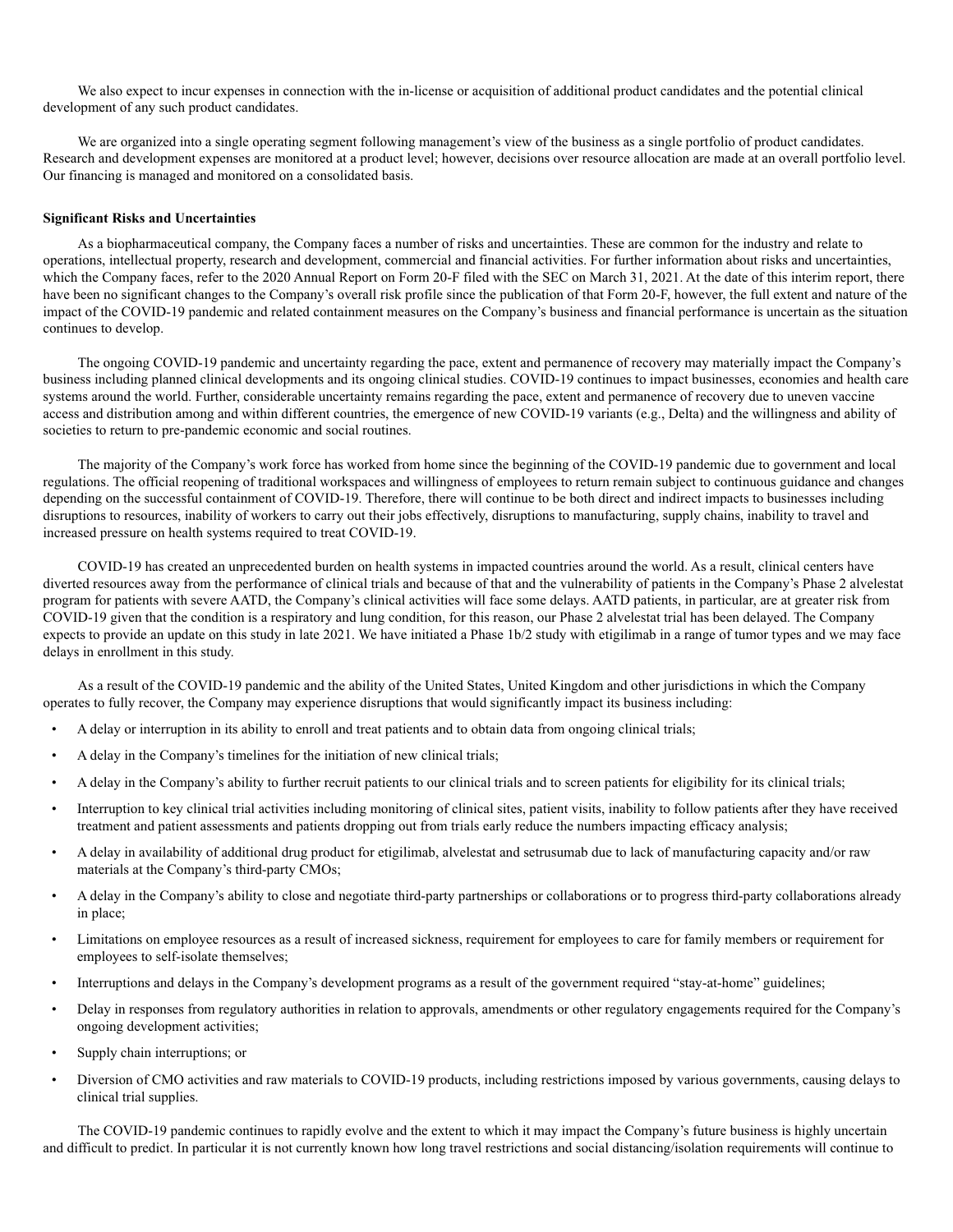apply in the countries in which the Company operates and the impact on global health systems, financial markets or the economy as a whole is not yet known.

### **Financial Operations Overview**

#### *Revenue*

The Company's ordinary business activities are the development of product candidates to key clinical milestones and either strategically partnering them or further developing such product candidates through regulatory approval and potentially commercialization. The Company may enter into a range of different agreements with third parties, including: (i) licensing agreements where the global rights to a product candidate are licensed to a partner; and (ii) collaboration agreements where rights to a product candidate are licensed to a partner but the Company retains certain rights, for example to further develop or commercialize the product candidate in specified geographical territories. Under both licensing and collaboration agreements, rights to product candidates are provided to a partner typically in exchange for consideration in the form of upfront payments and/or development, regulatory, commercial or other similar milestones, and royalties on commercial sales, should regulatory approval be obtained for the product candidates.

Revenue includes income from licensing and collaboration agreements. Consideration received up front is recognized at the point in time in which the right to use an intangible asset is transferred. Income from development, regulatory, commercial or similar milestones is recognized when considered highly probable that a significant reversal will not occur.

Intangible assets disposed of in a license or collaboration agreement are recorded within cost of revenue in the Company's consolidated statement of comprehensive income based on an allocation of cost or value to the rights that have been licensed. Payments to third parties arising as a direct consequence of the income recognized are also recorded within cost of revenue in the Company's consolidated statement of comprehensive income.

We do not currently have any approved product candidates. Accordingly, we have not generated any commercial sales revenue during the period. In the future, we expect to be able to generate revenues if we are able to obtain regulatory approval and commercialize one or more of our product candidates or through the recognition of milestones and other potential revenues from out-licensing or partnering arrangements for any of our product candidates.

#### *Research and Development ("R&D") Expenses*

Research and development expenses include:

- employee-related expenses, such as salaries, share-based compensation, and other benefits, for Mereo's research and development personnel;
- costs for production of drug substance and drug product and development of Mereo's manufacturing processes by CMOs;
- fees and other costs paid to CROs, consultants, and other suppliers to conduct Mereo's clinical trials and pre-clinical and non-clinical studies; and
- costs of facilities, materials, and equipment related to drug production and Mereo's clinical trials and pre-clinical and non-clinical studies.

Our direct research and development expenses are allocated on a product-by-product basis. We allocate employee-related expenses for our research and development personnel and other related expenses to specific product candidate development programs.

Product candidates in a later stage of clinical development generally have higher development costs than those in earlier stages of clinical development, primarily due to the increased size and duration of later stage clinical trials as well as preparation for potential specific post-authorization evidence generation that might be demanded by regulatory authorities. We expect that our research and development expense will increase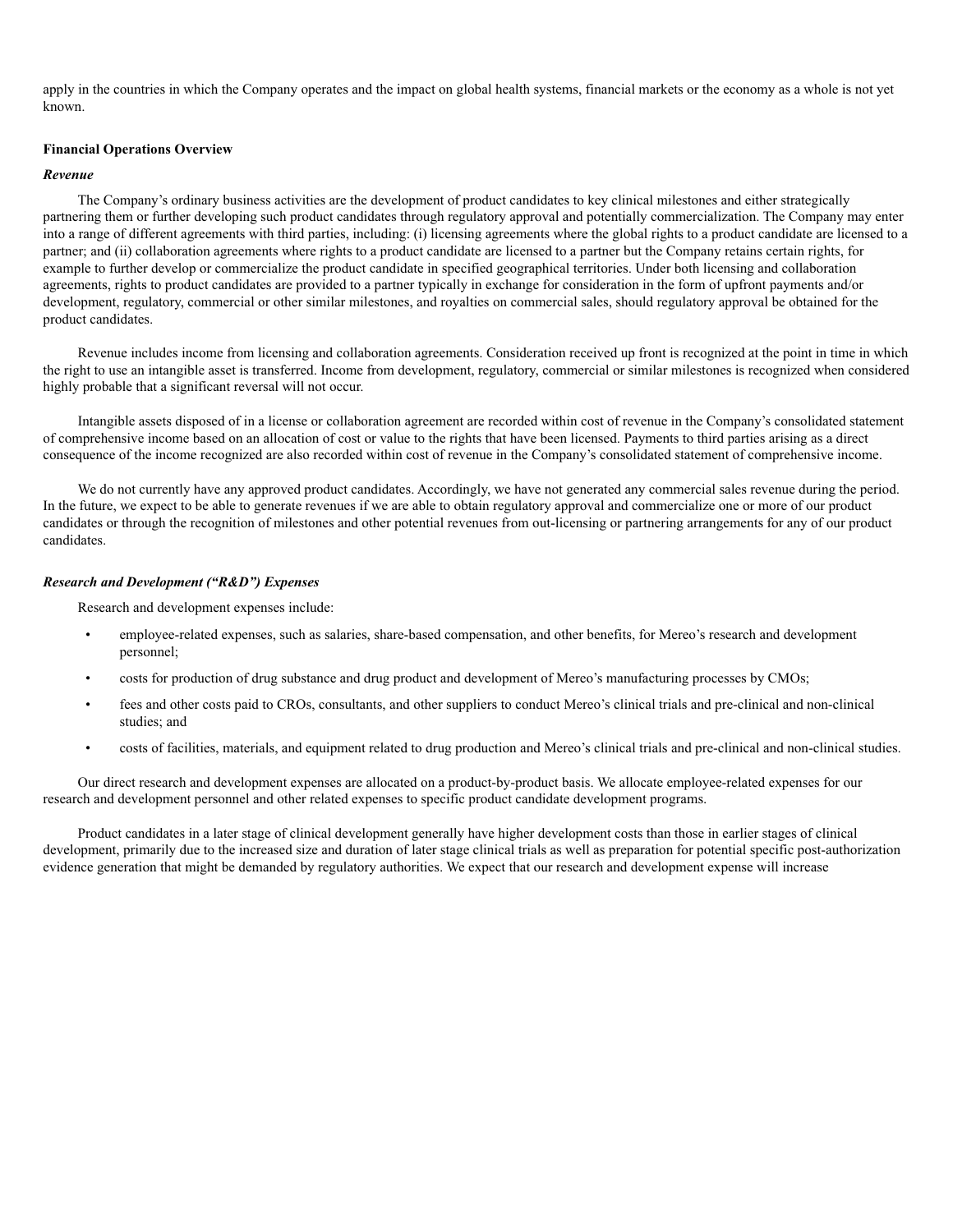substantially as we continue to advance the clinical development of our product candidates, including through our Phase1b/2 basket study for etigilimab and our ongoing Phase 2 proof-of-concept trial for alvelestat; hire additional clinical, scientific, and commercial personnel; and acquire or in-license future product candidates and technologies. As a result, we expect our research and development expenses will increase for the foreseeable future.

The successful development, approval, and commercialization of our product candidates is highly uncertain. At this time, we cannot reasonably estimate the nature, timing, and estimated costs of the efforts that will be necessary to complete the development of, or the period, if any, in which material net cash inflows may commence from any of our product candidates.

Our future expenditure on developing our product candidates is therefore highly uncertain. This is due to numerous risks and uncertainties associated with developing our product candidates, including the uncertainty of:

- the scope, rate of progress, and expense of our research and development activities;
- the progress and results of our clinical trials and our pre-clinical and non-clinical studies;
- the terms and timing of regulatory approvals, if any;
- establishment of arrangements with our third-party manufacturers to obtain manufacturing supply;
- protection of our rights in its intellectual property portfolio;
- launch of commercial sales of any of our product candidates, if approved, whether alone or in collaboration with others;
- third party strategic relationships for clinical development and/or commercialization of our non-core product candidates and performance of our strategic partners under these arrangements;
- the sale, if any, of one or more of our non-core disease product candidates;
- acceptance of any of our product candidates, if approved, by patients, the medical community and payors at our desired pricing levels;
- competition with other therapies; and
- continued acceptable safety profile of any of our product candidates following approval.

Any of these variables with respect to the development of our product candidates or any other future candidate that we may develop could result in a significant change in the costs and timing associated with their development. For example, if the FDA, the EMA, or another regulatory authority were to require us to conduct pre-clinical studies and clinical trials beyond those that we currently anticipate will be required for the completion of clinical development or if we experience significant delays in enrollment in any clinical trials, we could be required to expend significant additional financial resources and time on the completion of our clinical development programs. We may never succeed in obtaining regulatory approval for any of our product candidates.

#### *Administrative Expenses*

Our administrative expenses principally consist of salaries and related benefits, including share-based compensation, for personnel in our executive, finance and other administrative functions. Other general and administrative costs include facility-related costs and professional services fees for auditing, tax and general legal services, our requirements of being a public company listed on Nasdaq, costs incurred relating to the issue of equity to the extent not capitalized and the costs associated with the cancellation of admission of our ordinary shares to trading on the AIM market of the London Stock Exchange in December 2020.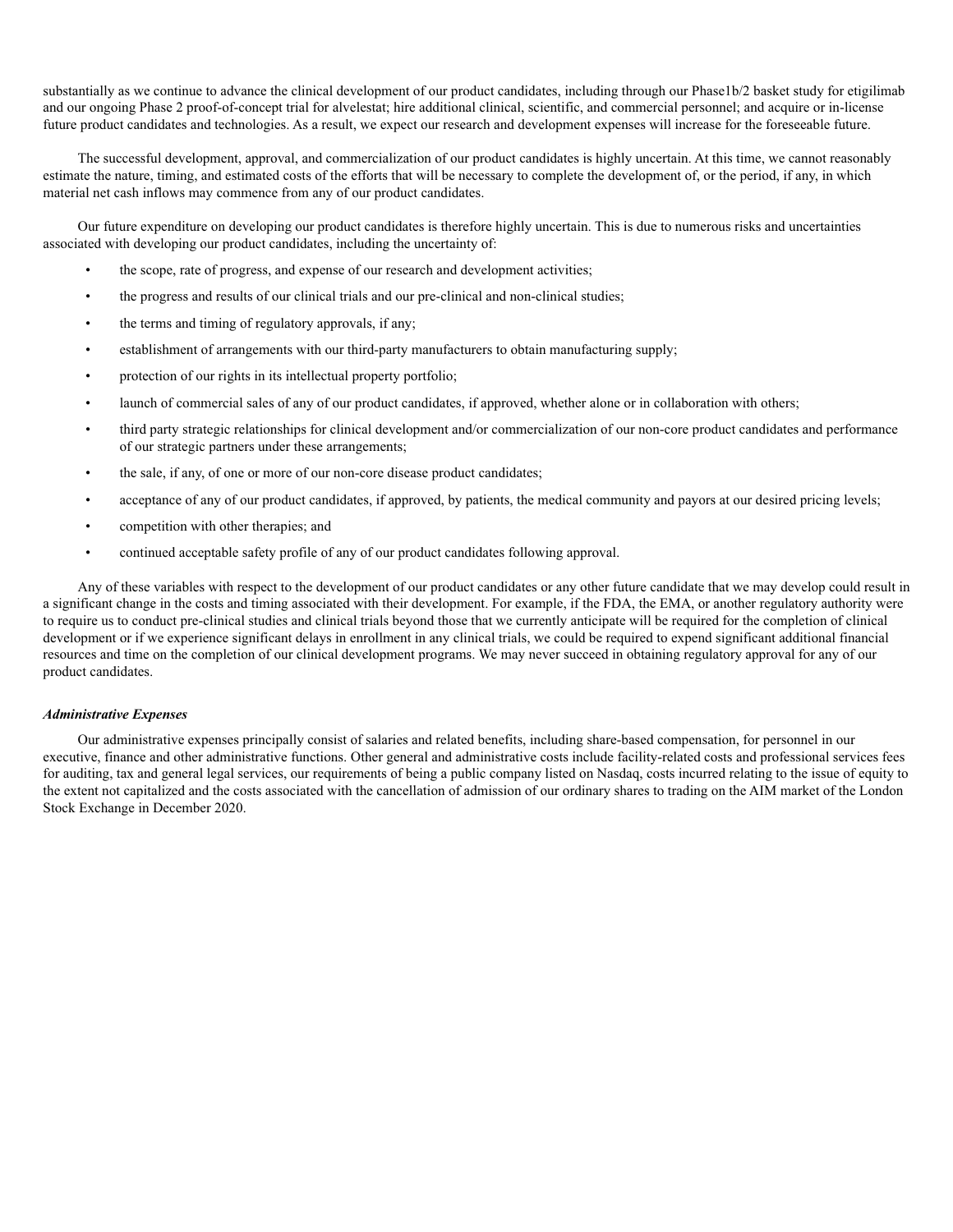We expect that our general and administrative costs will increase in the future as our business expands and we increase our headcount to support the planned growth in our operating activities. These increases will likely include increased costs related to the hiring of additional personnel, additional facility-related costs and fees to outside consultants, lawyers and accountants, among other expenses. In addition, we expect to continue to grant sharebased compensation awards to existing and future key management personnel, other employees and non-executive directors. Additionally, we anticipate increased costs associated with being a U.S. public company, including expenses related to services associated with maintaining compliance with Nasdaq rules and SEC requirements, director compensation, insurance, and investor relations costs. If any of our product candidates that we intend to directly commercialize or co-commercialize obtains regulatory approval, we expect that we will incur expenses associated with building a sales and marketing team.

#### *Finance Income*

Finance income consists of interest earned on short-term cash deposits and short-term investments.

#### *Changes in Fair Value of Financial Instruments*

The fair value changes in financial instruments are recognized in the statement of comprehensive income.

#### *Loss on Disposal of Intangible Assets*

On January 13, 2020, we entered into a license agreement with OncXerna for the development and commercialization of navicixizumab. The transaction was recorded as a disposal of an intangible asset and IP with a carrying value of £13.4 million (\$16.5 million) was derecognized as a result of the agreement. Under the terms of the agreement, we received an upfront gross payment of £3.1 million (\$4 million). After transaction costs and exchange differences, a loss on disposal of £11.3 million was recognized.

#### *Finance Costs*

Finance costs comprise interest on convertible loan notes, interest on our former credit facility, finance charges on lease liabilities and any loan modification gains and losses. For further information on the terms of our convertible loan notes see "—Liquidity and Capital Resources— Indebtedness" which appear in our Annual Report on Form 20-F for the year ended December 31, 2020 filed with the SEC.

#### *Net Foreign Exchange Gain/(Loss)*

Transactions in foreign currencies other than the functional currency of an entity are recorded at the rate prevailing on the date the transaction first qualifies for recognition. Net foreign exchange gain/(loss) consists of the difference arising on settlement or translation of our foreign currencies, which are primarily held in U.S. dollars.

#### *Taxation*

As a U.K. resident trading entity, we are subject to U.K. corporate taxation. Due to the nature of our business, we have generated losses since formation. Our cumulative carry-forward tax losses are expected to increase throughout 2021. Subject to any relevant restrictions, we expect these to be available to carry forward and offset against future operating profits. As a company that carries out extensive research and development activities, we benefit from the U.K. R&D small or medium-sized enterprise tax credit regime and are able to surrender some of our trading losses that arise from our research and development activities for a cash rebate of up to 33.4% of eligible R&D expenditure. Qualifying expenditures largely comprise employment costs for R&D staff, subcontracted CRO and CMO costs, consumables and certain internal overhead cost incurred as part of research projects. Certain subcontracted qualifying R&D expenditures are eligible for a cash rebate of up to 21.7%. We may not be able to continue to claim payable R&D tax credits in the future because we may no longer qualify as a small or medium-sized company.

In the event we generate revenues in the future, we may benefit from the U.K. "patent box" regime that allows profits attributable to revenues from patents or patented product candidates to be taxed at an effective rate of 10%. This relief applies to profits earned from April 1, 2013. When taken in combination with the enhanced relief available on our R&D expenditures, we expect a long-term lower rate of corporation tax to apply to us. If, however, there are unexpected adverse changes to the U.K. R&D tax credit regime or the "patent box" regime, or for any reason we are unable to qualify for such advantageous tax legislation, or we are unable to use net operating loss and tax credit carryforwards and certain built-in losses to reduce future tax payments, our business, results of operations, and financial condition may be adversely affected.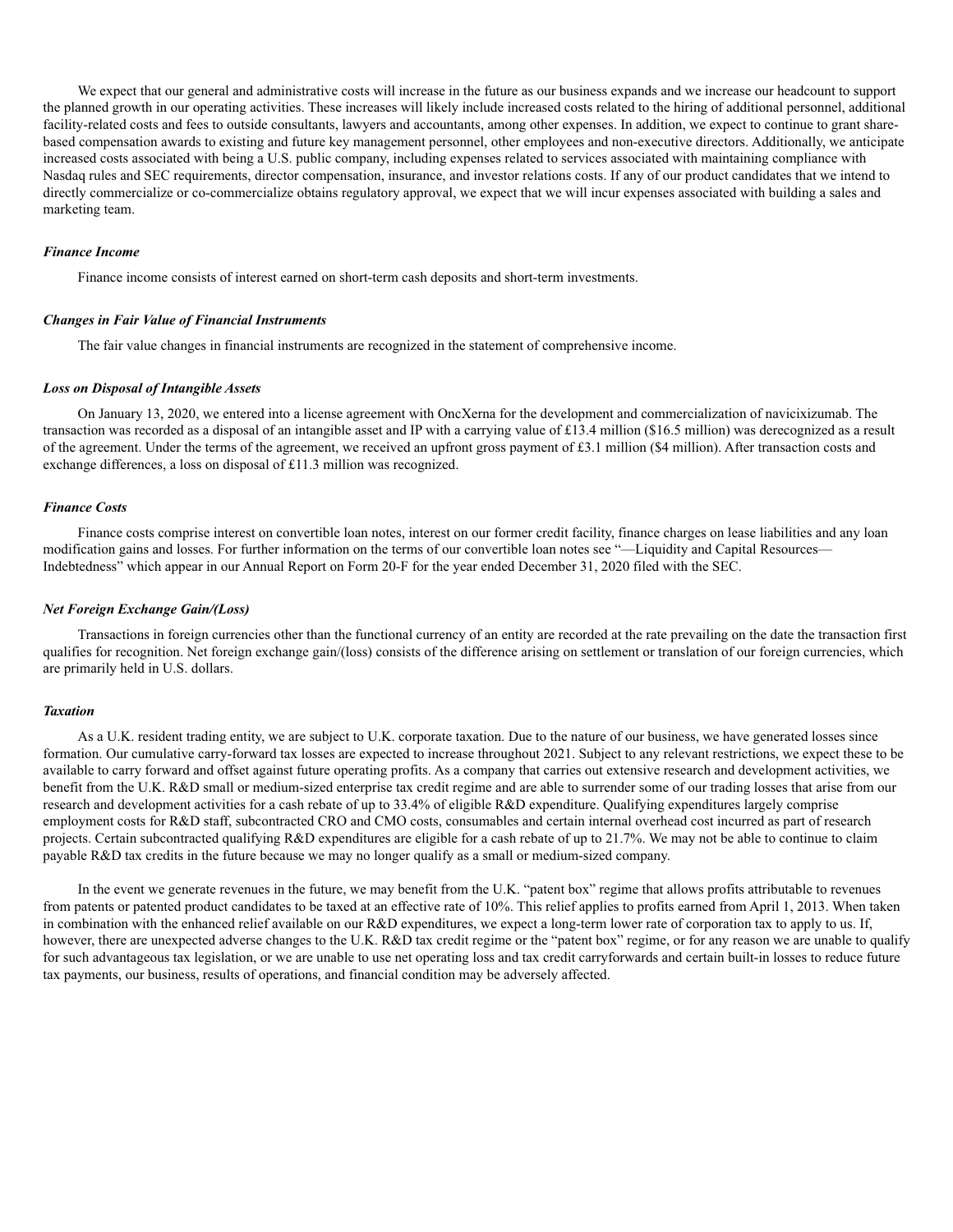#### *Critical Accounting Judgments and Estimates*

The preparation of our unaudited condensed consolidated financial statements requires us to make estimates and assumptions that affect the reported amounts of assets and liabilities, disclosure of contingent assets and liabilities, and the revenues and expenses incurred during the reported periods. We base our estimates on historical experience and on various other factors that we believe are relevant under the circumstances, the results of which form the basis for making judgments about the carrying value of assets and liabilities that are not apparent from other sources. Actual results may differ from these estimates under different assumptions or conditions. The accounting policies considered to be critical to the judgments and estimates used in the preparation of our financial statements are disclosed in the *Operating And Financial Review And Prospects* included in our Annual Report on Form 20-F for the year ended December 31, 2020.

#### **Operating Results**

The following table sets forth Mereo's results of operations for the six months ended June 30, 2021 and 2020.

|                                                            | Six months ended June 30, |            |           |               |  |
|------------------------------------------------------------|---------------------------|------------|-----------|---------------|--|
|                                                            | 2021                      | 2020       |           | Change        |  |
|                                                            | £2000                     | £2000      | £'000     | $\frac{0}{0}$ |  |
| Revenue                                                    | 36,464                    |            | 36,464    | $\ast$        |  |
| Cost of revenue                                            | (18, 137)                 |            | (18, 137) | $\ast$        |  |
| Research and development expenses                          | (9,858)                   | (8, 479)   | (1,379)   | 16%           |  |
| Administrative expenses                                    | (8,673)                   | (8,212)    | (461)     | $6\%$         |  |
| Operating loss                                             | (204)                     | (16,691)   | 16,487    | $\ast$        |  |
| Finance income                                             |                           | 39         | (38)      | (97)%         |  |
| Finance costs                                              | (1,987)                   | (2,924)    | 937       | $(32)\%$      |  |
| Changes in fair value of financial instruments             | 14,363                    | (94,704)   | 109,067   | $(115)\%$     |  |
| Loss on disposal of intangible assets                      |                           | (11,302)   | 11,302    | $(100)\%$     |  |
| Net foreign exchange loss                                  | (1,269)                   | (519)      | (750)     | 145%          |  |
| Profit/(loss) before tax                                   | 10.904                    | (126, 101) | 137,005   | $\ast$        |  |
| Taxation                                                   | 1,184                     | 1,482      | (298)     | $(20)\%$      |  |
| Profit/(loss) attributable to equity holders of the parent | 12,088                    | (124, 619) | 136,707   | $\ast$        |  |

\* *Percentage change not meaningful*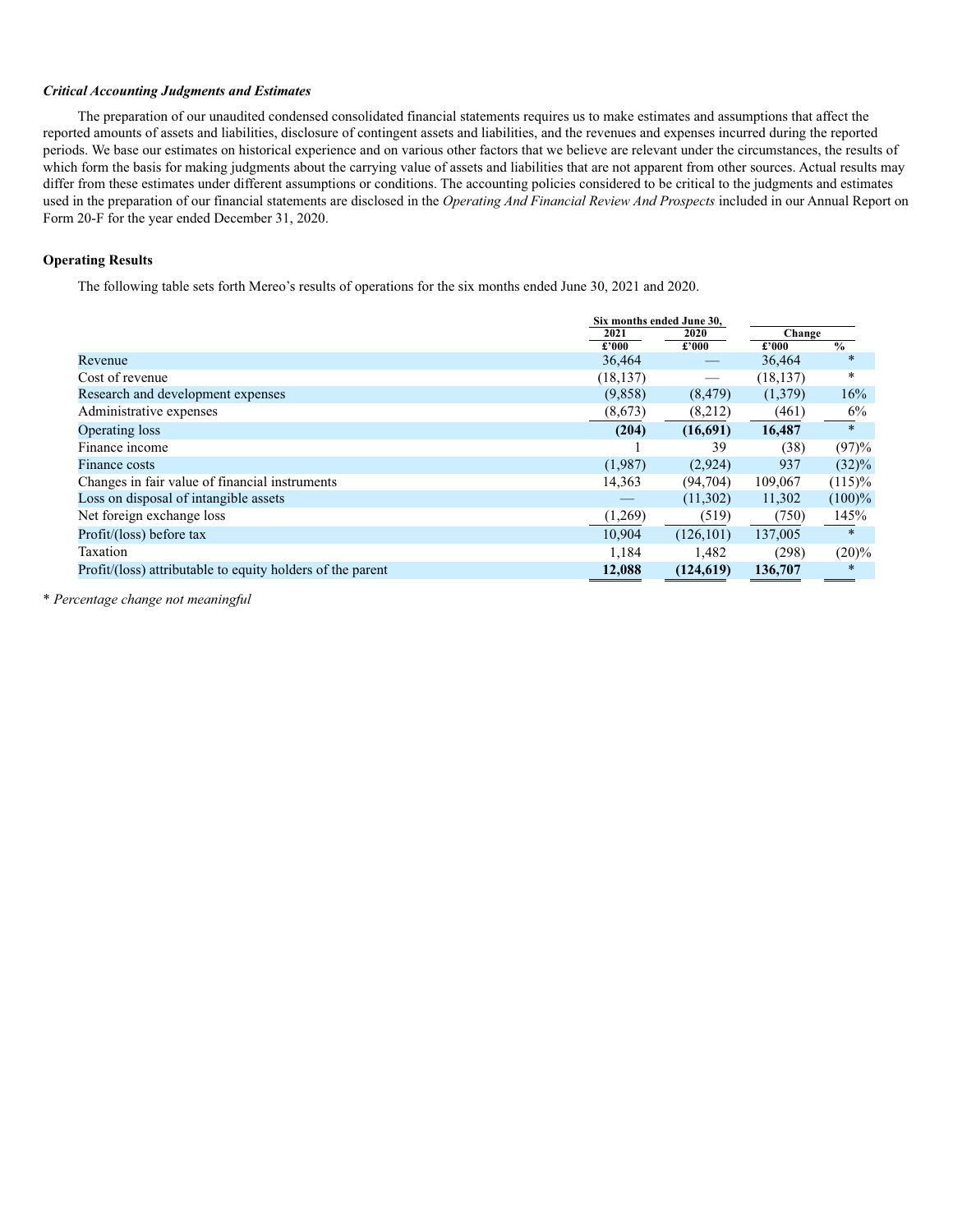#### *Comparison of the six months ended June 30, 2021 and 2020*

#### *Revenue*

Revenue was £36.5 million for the six months ended June 30, 2021 compared to nil for the six months ended June 30, 2020.

In January 2021, the Company's licensing and collaboration agreement with Ultragenyx for the development and commercialization of setrusumab for OI became effective. Under the terms of the agreement, Ultragenyx will lead future global development of setrusumab in both pediatric and adult patients. We granted Ultragenyx an exclusive license to develop and commercialize setrusumab in the US and rest of the world, excluding Europe and the UK where we retain commercial rights. Each party will be responsible for post-marketing commitments in their respective territories.

Ultragenyx made an upfront payment of £36.5 million (\$50 million) to Mereo in January 2021 and will fund global development of the program until approval and has agreed to pay a total of up to \$254 million upon achievement of certain clinical, regulatory and commercial milestones. Ultragenyx will pay tiered double digit percentage royalties to us on net sales outside of Europe and the UK and we will pay a fixed double digit percentage royalty to Ultragenyx on net sales in Europe and the UK.

#### *Cost of revenue*

Cost of revenue for the six months ended June 30, 2021 was £18.1 million compared to nil for the six months ended June 30, 2020. This was comprised of £9.5 million, representing the carrying value of the setrusumab rights granted to Ultragenyx under the licensing and collaboration agreement, and £8.6 million in relation to our 2015 agreement with Novartis, under which the Company pays a percentage of proceeds, subject to certain exceptions. Under the terms of this agreement, we made a payment of £7.2 million to Novartis for the six months ended June 30, 2021.

#### *Research and development ("R&D") Expenses*

The following table sets forth our R&D expenses by product development program for the six months ended June 30, 2021 and 2020.

|                               | Six months ended June 30. |       |         |               |
|-------------------------------|---------------------------|-------|---------|---------------|
|                               | 2021                      | 2020  | Change  |               |
|                               | £'000                     | £'000 | £'000   | $\frac{0}{0}$ |
| Setrusumab (BPS-804)          | 2,717                     | 3,931 | (1,214) | $(31)\%$      |
| Alvelestat (MPH-966)          | 2,549                     | 2,400 | 149     | $6\%$         |
| Etigilimab                    | 3,865                     | 61    | 3,804   | $\ast$        |
| Leflutrozole (BGS-649)        | 82                        | 40    | 42      | 105%          |
| Acumapimod (BCT-197)          | 47                        | 66    | (19)    | $(29)\%$      |
| Navicixizumab ("Navi")        | 37                        | 1,385 | (1,348) | (97)%         |
| Unallocated costs             | 510                       | 497   | 13      | $3\%$         |
| Other                         | 51                        | 99    | (48)    | (48)%         |
| <b>Total R&amp;D expenses</b> | 9,858                     | 8,479 | 1,379   | 16%           |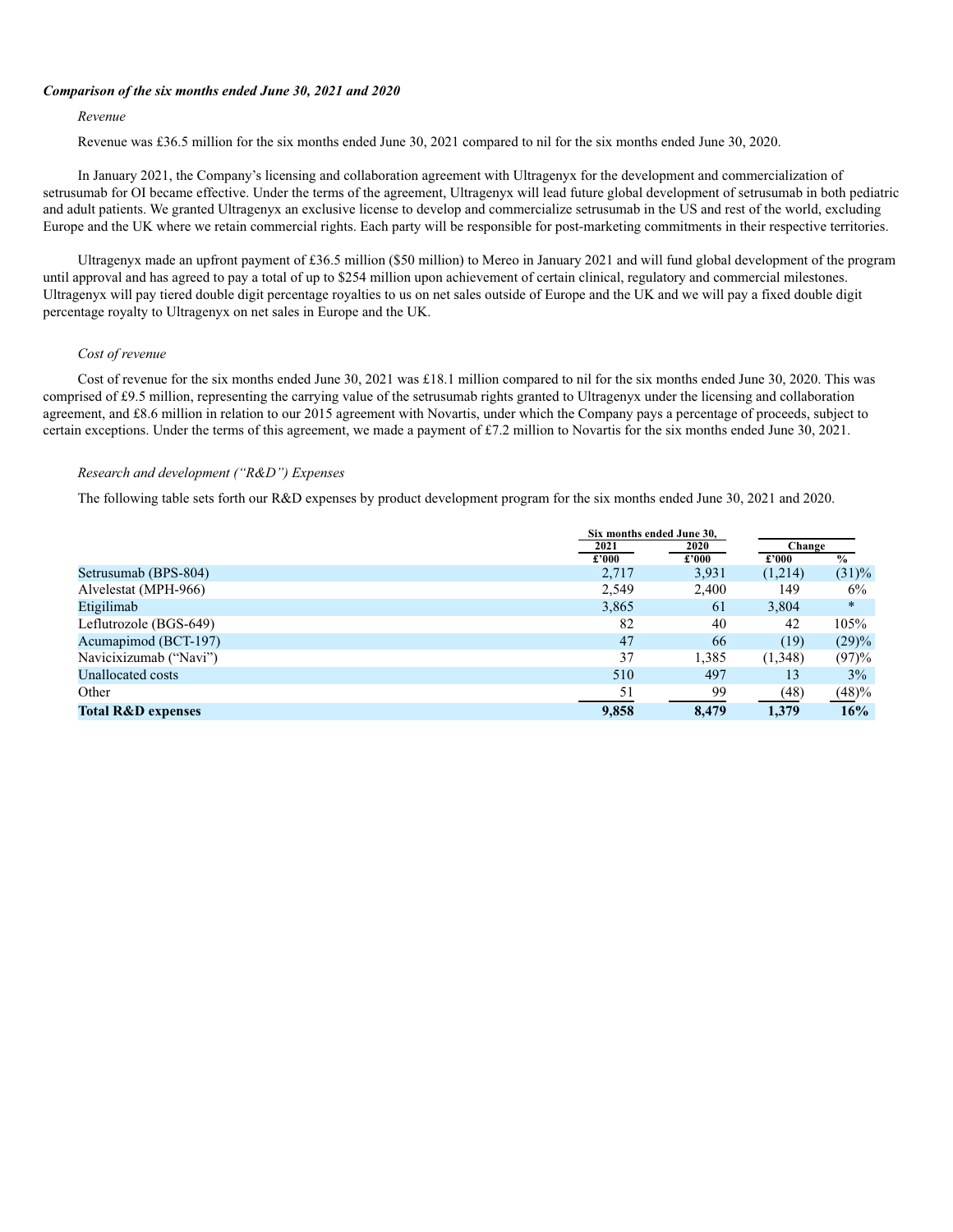Total R&D expenses increased by £1.4 million, or 16%, from £8.5 million for the six months ended June 30, 2020 to £9.9 million for the six months ended June 30, 2021.

R&D expenses relating to etigilimab increased by £3.8 million. The increase was due to the costs associated with commencement of the open label Phase 1b/2 basket study in combination with an anti-PD-1 in a range of tumor types. R&D expenses relating to alvelestat remained consistent, reflecting the ongoing Phase 2 proof-of-concept study. Partially offsetting the increases, R&D expenses relating to setrusumab decreased by £1.2 million, or 31%. The decrease was driven primarily by the completion of the adult Phase 2b study which reported top-line data in November 2019, with a further update in January 2020.

#### *Administrative expenses*

Administrative expenses increased by £0.5 million, or 6%, from £8.2 million for the six months ended June 30, 2020 to £8.7 million for the six months ended June 30, 2021.

The increase was primarily due to employee related costs associated with additional headcount, partially offset by lower premises related costs and associated depreciation charges, which decreased due to renegotiation of our office lease in Redwood City, California in 2020.

#### *Finance income and costs*

Total finance costs decreased by £0.9 million from £2.9 million for the six months ended June 30, 2020 to £2.0 million for the six months ended June 30, 2021. The decrease is primarily related to reductions in bank loan interest of £1.3 million following the repayment of the bank loan in December 2020 and lease liability finance charges of £0.8 million, partially offset by additional interest costs on convertible loan notes of £1.2 million.

#### *Changes in fair value of financial instruments*

The total change in fair value of financial instruments for the six months ended June 30, 2021 was an unrealized gain of £14.4 million compared to a loss of £94.7 million for the six months ended June 30, 2020. The unrealized gain of £14.4 million for the six months ended June 30, 2021 was primarily related to the June 2020 Private Placement warrant liability, compared to an unrealized loss of £31.5 million on the financial instruments for the same period in the prior year. Additionally, for the six months ended June 30, 2020, the Company recorded a £63.2 million realized loss on the embedded derivative associated with the loan notes related to the June 2020 Private Placement.

#### *Net Foreign Exchange Gain/(Loss)*

The net foreign exchange loss for the six months ended June 30, 2021 was £1.3 million, an increase of £0.8 million from a £0.5 million loss for the six months ended June 30, 2020. The net foreign exchange loss primarily consists of a loss on the translation of cash deposits which are primarily held in throughout the period.

#### *Taxation*

The income tax benefit for the six months ended June 30, 2021 was £1.2 million, a decrease of £0.3 million or 20% from £1.5 million for the six months ended June 30, 2020. The income tax benefit represents eligible cash rebates paid or receivable from the tax authorities in the jurisdictions within which we operate for eligible types of research and development activities and associated expenditure.

#### **Liquidity and Capital Resources**

#### *Overview*

Under the current business plan and cash flow forecasts, and in consideration of (i) our ongoing research and development efforts which are focused on our etigilimab, our oncology product candidate, and on our rare disease product candidates, setrusumab and alvelestat, (ii) our general corporate funding requirements, (iii) the upfront payment of \$50 million received under the license and collaboration agreement with Ultragenyx for setrusumab, and (iv) our public offering of ADSs in February 2021 which raised \$108.2 million (£78.3 million) net cash proceeds, we anticipate that our current on-hand cash resources will extend into 2024. However, we will need additional external funding to complete our development plans and take selected products through to commercialization.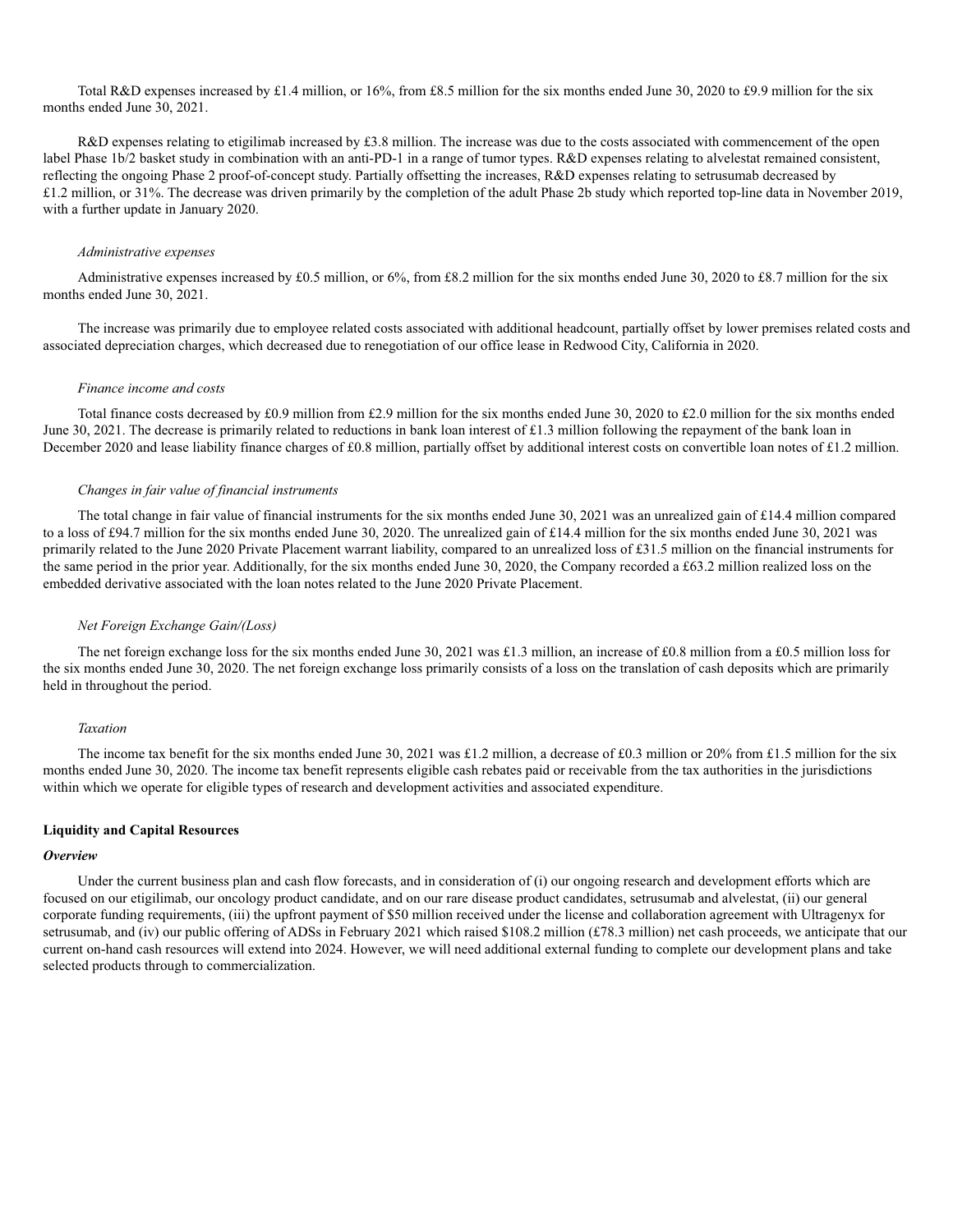We do not currently have any approved product candidates and have never generated any revenue from product sales. As a result, to date, we have financed our operations primarily through the issuances of our equity securities and convertible debt and our credit facility, which we entered into in August 2017 and subsequently repaid in full in December 2020. We raised \$183 million (£137.9 million) in private placements of ordinary shares and convertible loan notes in 2020 and in a public offering of ADSs in February 2021.

#### *February 2021 Public Offering*

On February 12, 2021, we announced the completion of an underwritten public offering of 39,675,000 ADSs, at a public offering price of \$2.90 per ADS, which includes 5,175,000 additional ADSs issued upon the exercise in full of the underwriters' option to purchase additional ADSs. The aggregate gross proceeds to us from the offering, before deducting underwriting discounts and commissions and offering expenses were \$115.1 million. The net proceeds, after transaction costs, were £78.3 million (\$108.2 million).

#### *Partnership with The University of Texas MD Anderson Cancer Center and Cancer Focus Fund*

On April 30, 2021, the Company entered into partnership with Cancer Focus Fund for a Phase 1b/2 study of etigilimab in Clear Cell Ovarian Cancer to be conducted at The University of Texas MD Anderson Cancer Center. The study will be financed by Cancer Focus Fund, in exchange for upfront consideration of \$1.5 million  $(f1.09 \text{ million})$  of the Company's ordinary shares and additional payments based on the achievement of certain milestones.

#### *Cash Flows*

#### *Comparison of the six months ended June 30, 2021 and 2020*

The table below summarizes our cash flows from (used in) operating, investing and financing activities for the six months ended June 30, 2021 and June 30, 2020.

|                                                    | Six months ended June 30, |           |  |
|----------------------------------------------------|---------------------------|-----------|--|
|                                                    | 2021                      | 2020      |  |
|                                                    | £'000                     | £2000     |  |
| Net cash flows from/(used in) operating activities | 9.902                     | (11, 158) |  |
| Net cash flows received from investing activities  |                           | 1.709     |  |
| Net cash generated from financing activities       | 78,008                    | 49.553    |  |
| Net increase in cash and cash equivalents          | 87,911                    | 40,104    |  |

#### *Operating Activities*

Net cash from operating activities for the six months ended June 30, 2021 was £9.9 million, an increase of £21.1 million from a cash outflow of £11.2 million in 2020. The increase was primarily driven by the receipt of upfront payments from Ultragenyx of £36.5 million, offset by associated payments to Novartis of £7.2 million. In 2020, the Company also received R&D tax credits of £6.3 million (2021: nil). Tax credits received during 2020 relate primarily to the 2018 and 2019 R&D tax credits from the U.K. tax authorities. As of June 30, 2021, the 2020 R&D tax credits receivable are £2.8 million.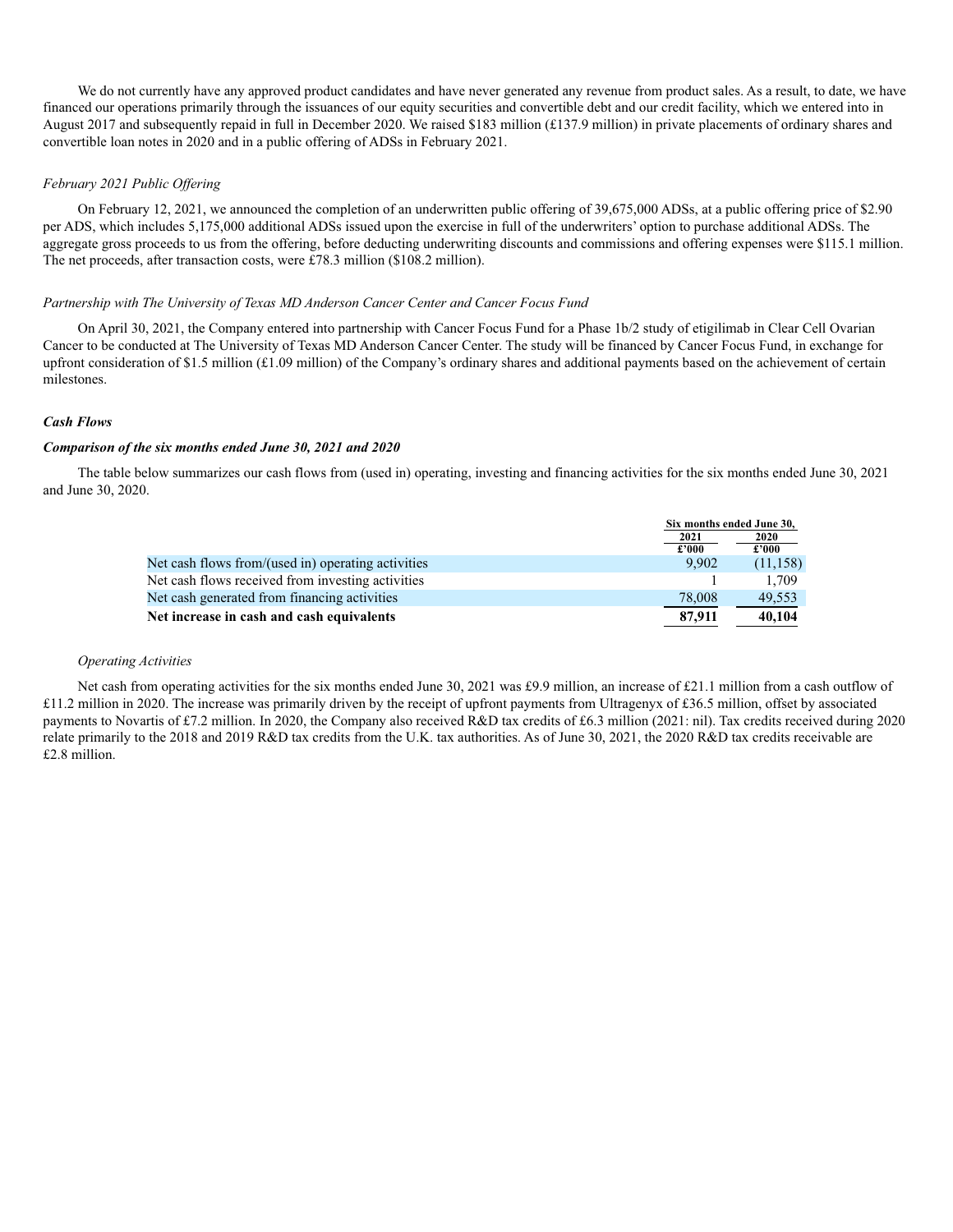#### *Investing Activities*

Net cash from investing activities for the six months ended June 30, 2021 decreased by £1.7 million compared to the same period in 2020 due to net proceeds of £2.0 million received in 2020 following the global licensing arrangement for navicixizumab to OncXerna, partially offset by an associated payment of £0.4 million to the former shareholders of Mereo BioPharma 5, Inc. (formerly OncoMed Pharmaceuticals, Inc.).

#### *Financing Activities*

Net cash from financing activities for the six months ended June 30, 2021 was £78.0 million, an increase of £28.5 million from £49.6 million for the six months ended June 30, 2020. The increase is primarily attributable to: £78.3 million net proceeds from the Public Offering in February 2021 compared to £59.6 million net proceeds from the issuance of ordinary shares and convertible loan notes in 2020; partially offset by repayment of £8.5 million of capital and interest on our bank loan and £1.5 million of lease liabilities in 2020.

#### *Operating and Capital Expenditure Requirements*

As of June 30, 2021, we had an accumulated loss of £297.6 million. We expect to continue to report significant operating losses for the foreseeable future as it continues its research and development efforts and seek to obtain regulatory approval of our product candidates and any future product we develop. See also "Risk Factors—Risks Related to Our Business and Industry" in our Annual Report on Form 20-F filed with the SEC on March 31, 2021.

We expect our expenses to increase substantially in connection with our ongoing development activities related to our product candidates. We also expect to incur costs associated with operating as a U.S. public company listed on Nasdaq.

We anticipate that our expenses will increase substantially due to the costs associated with our current and planned clinical trials, our outsourced manufacturing activities and other associated costs including the management of our intellectual property portfolio. These costs will increase further if we:

- seek to develop additional product candidates;
- seek regulatory approvals for any of our product candidates that successfully completes clinical trials;
- potentially establish a sales, marketing, and distribution infrastructure and scale-up manufacturing capabilities to commercialize or cocommercialize any product candidates for which we may obtain regulatory approval and chose to commercialize directly;
- expand our intellectual property portfolio;
- add further central clinical, scientific, operational, financial and management information systems, and personnel, including personnel to support our development and to support our operations as a U.S. public company listed on Nasdaq; or
- experience any delays or encounter any issues from any of the above, including but not limited to failed studies, complex results, safety issues, or other regulatory challenges.

We expect that our existing cash and short-term deposits will enable us to fund our currently committed clinical trials, operating expenses and capital expenditure requirements into 2024. We have based these estimates on assumptions that may prove to be wrong, and we may use our available capital resources sooner than we currently expect. Because of the numerous risks and uncertainties associated with the development of our product candidates and any future product candidates and because the extent to which we may enter into collaborations with third parties for development of any of our product candidates is unknown, we are unable to estimate the amounts of increased capital outlays and operating expenses associated with completing the research and development of our product candidates. Our future capital requirements will depend on many factors, including:

- The costs, timing and results of our ongoing Phase 1b/2 study for etigilimab and, and our ongoing clinical trials for alvelestat in AATD and SARS-Cov-2 infected patients; and the costs for our activities related to our ongoing collaboration with Ultragenyx for setrusumab for the treatment of adults and children with OI;
- the costs and timing of manufacturing clinical supplies of our product candidates;
- the costs, timing, and outcome of regulatory review of our product candidates, including post-marketing studies that could be required by regulatory authorities;
- the costs, timing, and outcome of potential future commercialization activities, including manufacturing, marketing, sales and distribution, for our product candidates that we commercialize directly;
- the timing and amount of revenue, if any, received from commercial sales of our product candidates;
- the costs and timing of preparing, filing, and prosecuting patent applications, maintaining and enforcing our intellectual property rights and defending any intellectual property-related claims, including any claims by third parties that we are infringing, misappropriating or otherwise violating their intellectual property rights;
- the sales price and availability of adequate third-party coverage and reimbursement for our product candidates;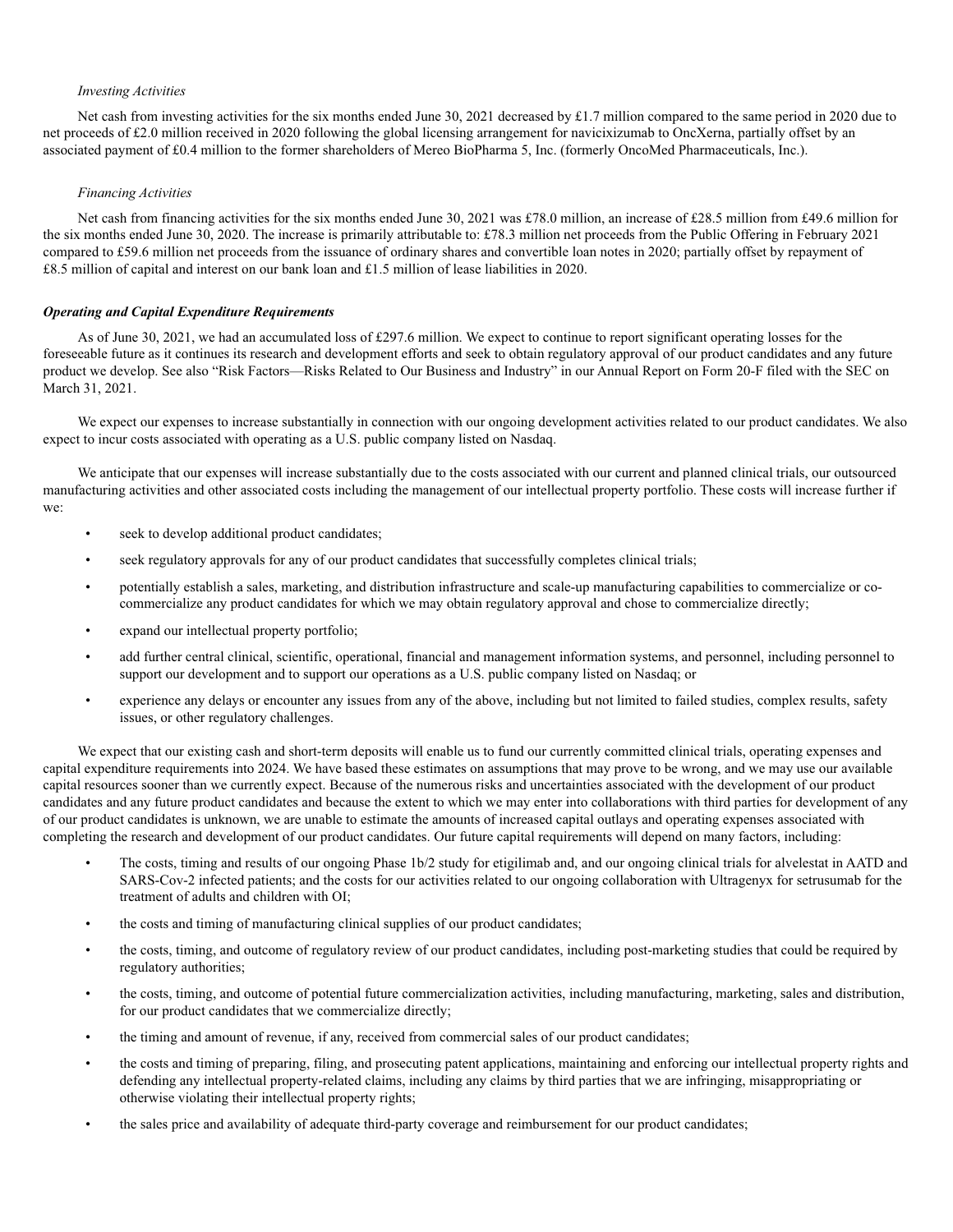- the effect of competitors and market developments;
- the performance of our collaborators and partners under the existing agreements on setrusumab and navicixizumab;
- the extent to which we are able to acquire new product candidates or enter into licensing or collaboration arrangements for our product candidates, although we currently have no commitments or agreements to complete any such transactions;
- milestone and deferred payments under Mereo's license and option agreement with AstraZeneca; and
- our ability to satisfy HMRC's enquiries with respect to claims in respect of all filed and future years.